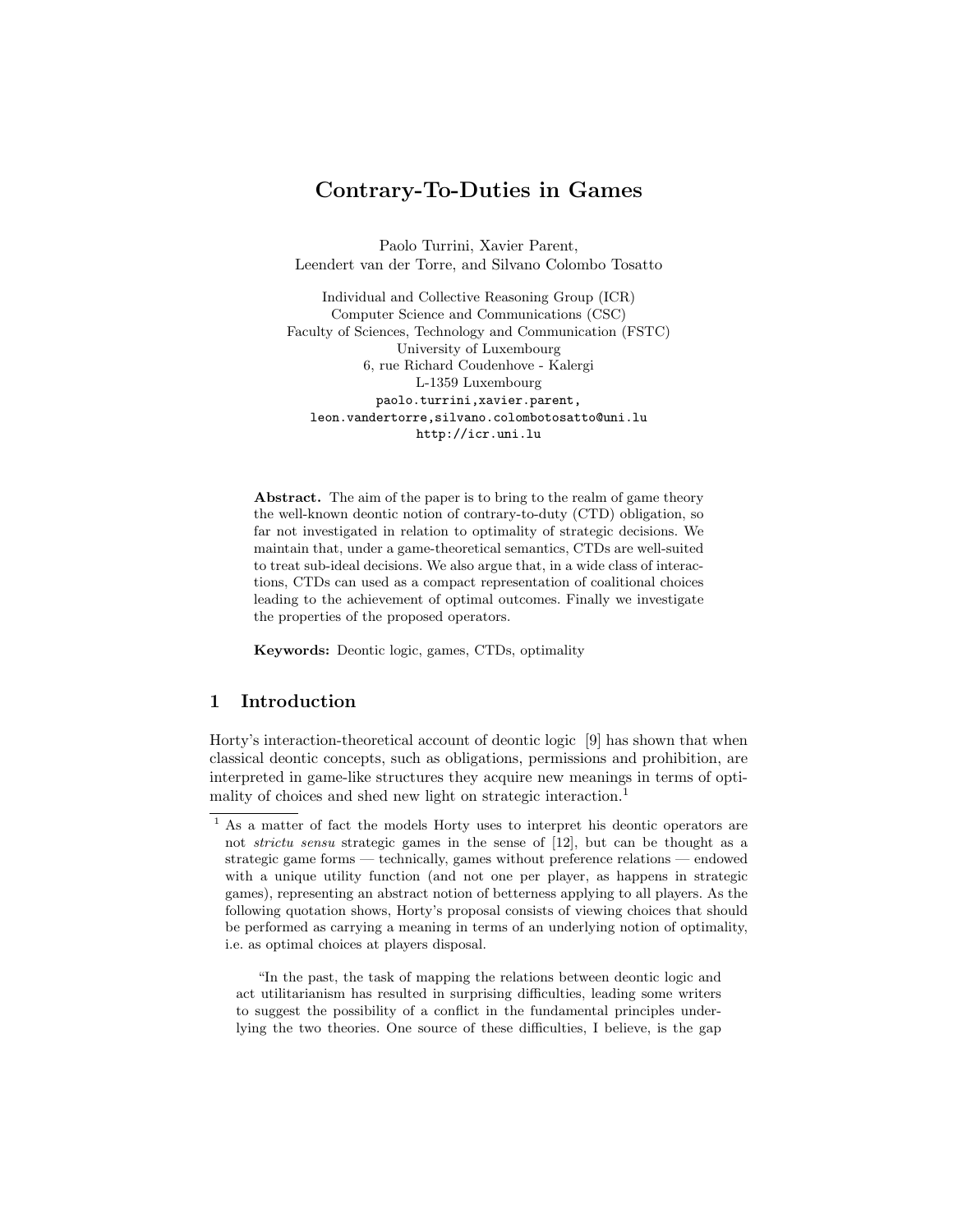Up till now several follow-up contributions, starting with Kooi and Tamminga  $[10]$ , and continuing with Broersen *et al.*  $[4]$ , and Turrini *et al.*  $[19]$ , have pushed Horty's view further, working out notions such as moral obligations in the interest of a set of players, socially optimal norms, agreements and contracts, in a full-fledged game-theoretical framework, where Horty's utilitarian approach is made relative to players' (and coalitions') specific preferences.

Along the same line of these last contributions we aim at bringing to the realm of game theory the well-known deontic notion of *contrary-to-duty* (CTD) obligation, which states what should be done in case some primary obligation is already violated, and which has so far not been investigated for the special case of strategic interaction.

Marek Sergot (mainly together with Henry Prakken in [15, 14]) made fundamental advances in the conceptual and logical study of CTDs. These include:

- the definition of a CTD obligation as presupposing a context in which a primary obligation is already violated;
- the compilation of a set of benchmark examples against which CTDs must be assessed;
- the use of consistency provisos to block undesirable consequences stemming from the logical representation of CTDs scenarios;

The examples and the constraints studied by Marek Sergot were not intended to address CTDs in situations where strategic interaction plays an explicit role, which is what the present article is concerned with.

Our main observation is that, when faced with interactive decision-makers, issuing commands of the type "it is obligatory that  $\varphi$ , but if  $\neg \varphi$  then it is obligatory that  $\psi$ " bears consequences in terms of strategic decisions. In particular we will see that if the equation suggested by the game-theoretical approach to deontic concepts obligatory actions are rational decisions holds for classical deontic operators, an alternative equation, i.e. contrary-to-duty actions are second-best decisions, holds for contrary-to-duty obligations.

Concretely, we argue that contrary-to-duty obligations can be meaningfully used to reason about the achievement of those optimal outcomes that can only be obtained by making second-best choices. One instance of this class is provided by games in which players are in possession of complementary goods and have the possibility of exchanging some of them, as illustrated by the following example.

Example 1 (Left  $\mathcal{C}$  right shoes). Consider a scenario in which two players, i and j, possess two different, but complementary, types of resources: left shoes and

between the subjects of normative evaluation involved in the two areas: while deontic logic has been most successfully developed as a theory of what ought or ought not to be, utilitarianism is concerned with classifying actions, rather than states of affairs, as right or wrong. The present account closes this gap, developing a deontic logic designed to represent what agents ought to do within a framework that allows, also, for the formulation of a particular variant of act utilitarianism, the dominance theory" [9, p.70].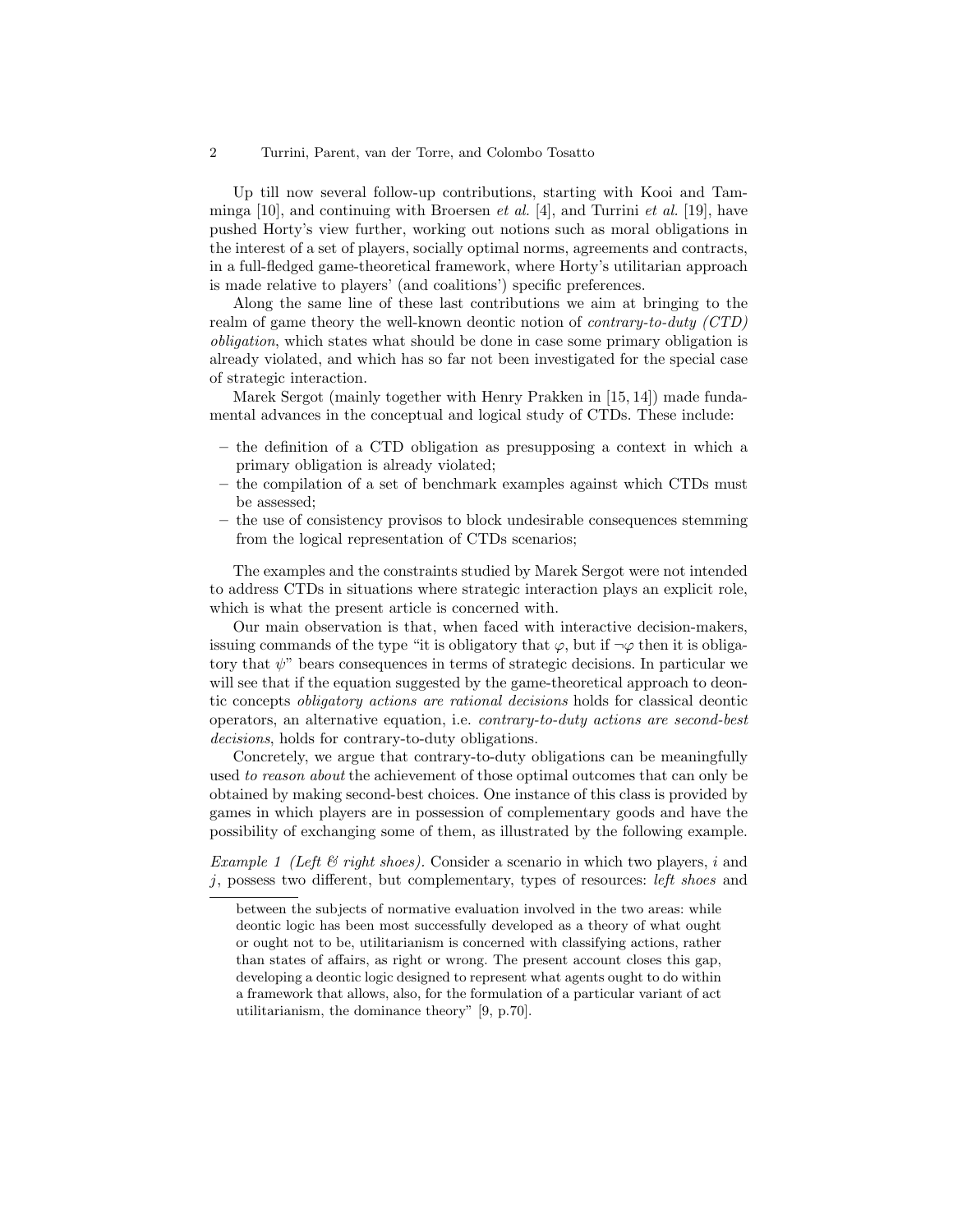right shoes. The starting situation consists of player i possessing two left shoes and player  $j$  two right shoes. The underlying assumption is that players gain more utility by possessing more resources. In addition it is better for players to possess one resource of each type than possessing two resources of the same type. Finally, we will assume that, at the moment of taking a decision, each player is aware of the other player's options, but need not be aware of his preferences.<sup>2</sup>

The game consists of a single exchanging round. During this round each player decides how many of its resources it wants to concede to the other player. Considering that at the beginning each player has two resources of the same type, each player has three available options: conceding none, one or two resources to the other. The players cannot negotiate during the exchange and both have to decide and exchange simultaneously.<sup>3</sup>

In this first example players are taken to be utility maximizers — an assumption that will be dropped later on in the paper — and, intuitively, their best strategy in the game is the decision of keeping their resources for themselves. In this case, considering that both players adopt the same strategy, there is no exchange of resources between the participants, leaving the starting situation unchanged. Notice however that the outcome of the game is not an optimal outcome, as players could be better off by exchanging some goods, rather than not. Notice as well that if players acted with no greed, conceding all their resources, the outcome of the game would be no good either.

Starting out from this observation, we can point out how normative statements imposing players to behave *extremely selfishly*  $\rightarrow$  but a similar argument can be brought for *extremely altruistic* behavior — would lead the system to suboptimal outcomes. Instead, we would like to tell our players to behave subideally, conceding some resources but not all, in such a way that even in the presence of sub-ideal decisions an ideal outcome can be reached.

Paper Structure The paper is structured as follows. In Section 2 we introduce the main technical notions coming from the literature on game theory and deontic logic. In Section 3 we describe the mathematical structures that we use to interpret our deontic language, and which is studied in Section 4. All the main definitions are illustrated by means of the abovedescribed example, which is comprehensively analyzed in Section 5. The conclusive section wraps up the paper and suggest ideas for future development.

<sup>&</sup>lt;sup>2</sup> As will be clear later, even though we will model the example as a one-shot strategic game, we will not need to postulate demanding epistemic assumptions such as common knowledge of the game structure (players know each others' strategies and preferences) or common knowledge of rationality (i.e. players are rational and everyone knows this and everyone knows that everyone knows this etc.), but it will be enough to have players that know what their opponents can do.

<sup>3</sup> Simultaneity of events is a common feature in game-theoretical examples and should be thought as an expedient to model players' unawareness of the actual choices that their opponents have taken.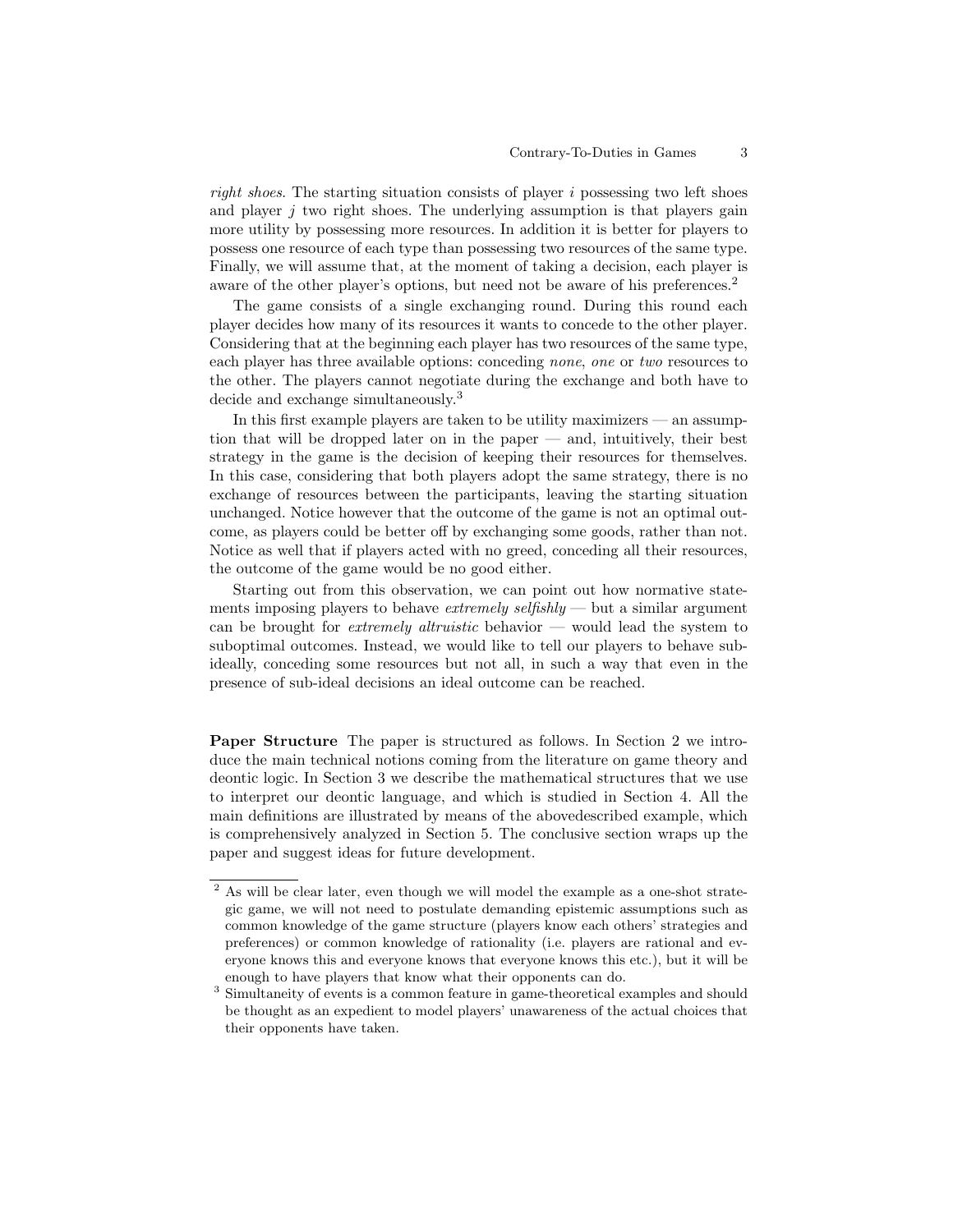## 2 Preliminaries

This section introduces the mathematical preliminaries needed in the rest of the paper. We start with consequentialist models [10], a simplification of STIT models [2] studied by Horty, which represent the coalitional power of players in games; then we move on to treat preference relations and a notion of dominance among choices available to coalitions.

The present work deals with strategic interaction. Therefore the basic ingredients we will be working with are a finite set  $N$ , to be understood as a set of players, and a set W to be understood as a set of alternatives. Players are denoted  $i, j, k, \ldots$  while sets of players, i.e. elements of  $2^N$ , are denoted  $C, C', C'', \ldots$  and are henceforth called coalitions. The coalition made by all players, i.e. the set N, will be referred to as the *grand coalition*, while the coalition made by the players not belonging to a coalition C will be denoted as  $\overline{C}$  and referred to as the set of *opponents* of C. Alternatives are denoted  $u, v, w, \ldots$  and are also called outcomes, states or worlds. Players are assumed to have preferences over the alternatives. Therefore, each player i is endowed with a preference order  $(\succeq_i)_{i\in N}$ , a total preorder on the set of alternatives, where  $v \succeq_i w$  has the intuitive reading that outcome  $v$  is at least as good as outcome  $w$  for player  $i$ . The corresponding strict partial order is defined as expected:  $v \succ_i w$  if, and only if,  $v \succeq_i w$  and not  $w \succeq_i v$ , to mean that for player i outcome v is *strictly better* than outcome w. The notation  $\prec_i, \preceq_i$  for the reverse relations will be used as well when no confusion can arise.

#### 2.1 Consequentialist Models

The theory of agency adopted in this paper takes inspiration from the one presented by Horty in [9] to study deontic notions within a utilitarian perspective. There an interpretation of coalitional rationality is proposed, based on STIT models [2], a branching-time account of coalitional ability. For the present purposes, an adoption of the full-blown history-based models used by Horty would take this work far from its scope, and therefore we resort to the simpler consequentialist models, that share with Horty's models the local features that are necessary to treat one shot interactions. Consequentialist models have been used already as one-shot STIT counterpart by Kooi and Tamminga [10], who also present a model of coalitional rationality with classical utility functions, which has much in common with our account.

Here is the formal definition.

Definition 1 (Choice Structures). A choice structure is a triple

```
(W, N, Choice)
```
where W is a set of outcomes, N a finite set of players, and Choice :  $2^N \rightarrow 2^{2^W}$ a function defined as follows:

 $-$  for each  $i \in N$ , Choice( $\{i\}$ ) is a partition of W;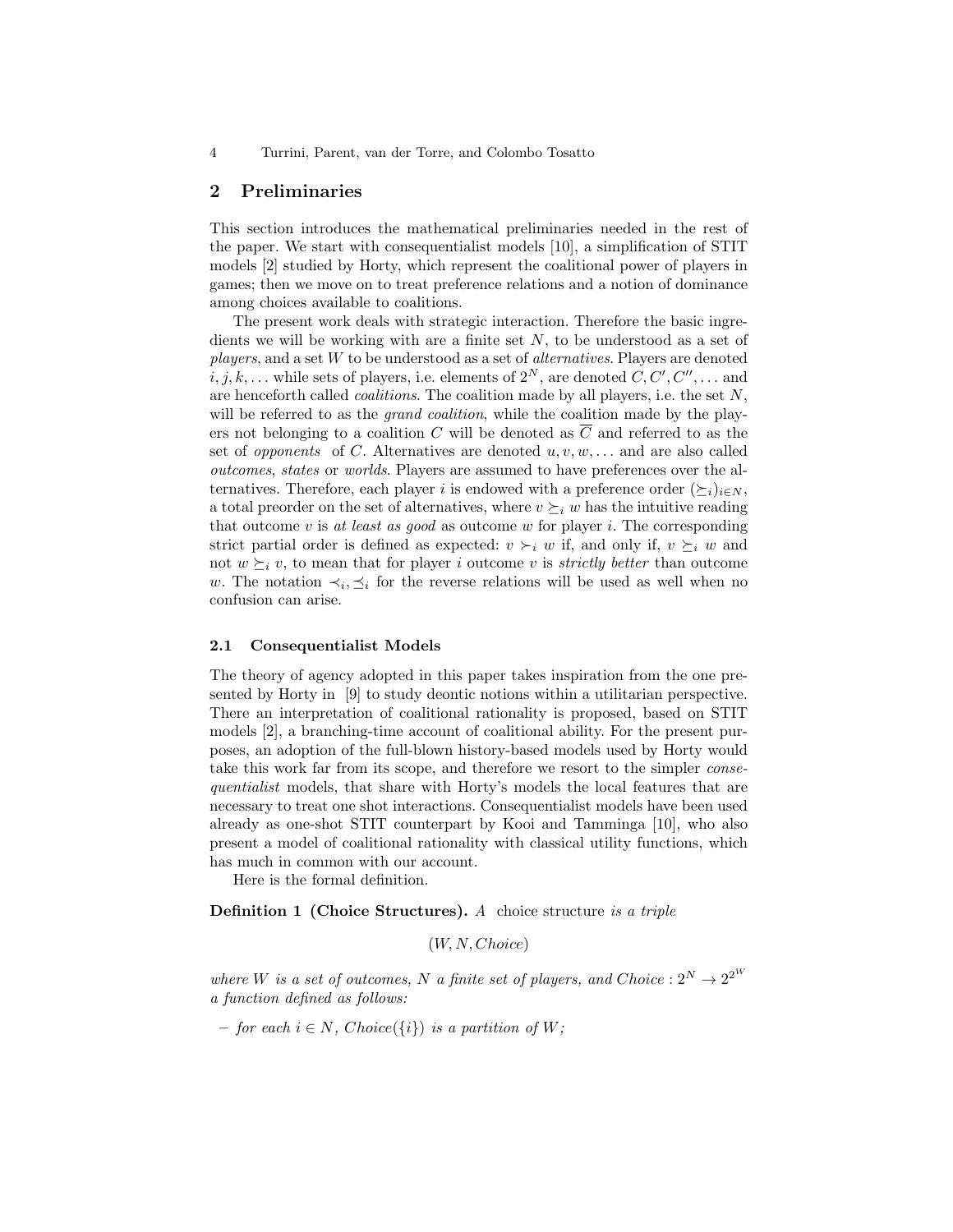- Let S be the set of functions  $s : N \to 2^W$  such that for each  $i \in N$ ,  $s(i) \in$ Choice( $\{i\}$ ). We have that for  $C \subseteq N$ :
	- $\bigcap_{i\in C} s(i) \neq \emptyset$ , for every  $s \in S$ , i.e. the pairwise intersection of players' choices is nonempty.
	- Choice(C) =  $\{\bigcap_{i \in C} s(i) \mid \text{ for } s \in S\}$ , i.e. coalitional choices are constructed by taking the pairwise intersection of individual choices.
- $-|Choice(N)| = |W|, i.e. players together can force any available outcome.<sup>4</sup>$

The definition illustrates choice structures as a description of how groups of players (possibly empty, or made by one single player) are able to decide the future course of events. Choice structures model the possible decisions of coalitions by means of the following two key features:

- $-$  The choices available to a coalition are a partition of the set of possible states. The sets in this partition, i.e. the available choices, intersect nontrivially <sup>5</sup> with each set in the partition of the opposing coalition. In this view, choosing means deciding that the resulting outcome of the interaction will be contained in some set of worlds, leaving to the opponents the possibility of choosing within that set;
- $-$  The choices available to a coalition are a *combination of all the possible* choices available to its members, which is obtained by pairwise intersecting their choice structures. In this view, a coalition of players is assumed to be able to fully coordinate their members and to dispose of their collective choices.

These features make choice structures mathematically equivalent (modulo coalitions) to strategy profiles in games.<sup>6</sup>

*Example 2.* The *left shoes*  $\mathcal{C}'$  right shoes game in Example 1 can be described as a choice structure. In Table 1, we show its matrix representation.

The columns of the table represent the possible choices of player i:  $K_0, K_1$ and  $K_2$ . For each choice  $K_n$ , n represents the number of resources that the player  $i$  concedes to the opponent during the exchanging round. In the same way, the rows of the table represent the possible choices of player j.

The cells of the table represent the results of the exchange round. The topright corner of each cell represents the resources that player i owns once that combination of choices is made. Similarly the bottom-left corner represents the

<sup>&</sup>lt;sup>4</sup> This condition is sometimes referred to as *rectangularity* [1]. Rectangularity is not assumed in [10], but it is presupposed by all game-theoretical matrix representation of choice structures.

 $5$  The intersection is nonempty.

 $^6$  Strategy profiles are classically modelled as bijective functions from the set of individual strategies to the set of outcomes — often represented by vectors of utilities — It is straightforward to notice that the strategy profiles modulo a coalition generate partitions of the set of outcomes that are obtained by pairwise intersecting the partitions assigned to the members of that coalition. This simple observation allows us to represent choice structures as matrixes, just like standard strategic game forms.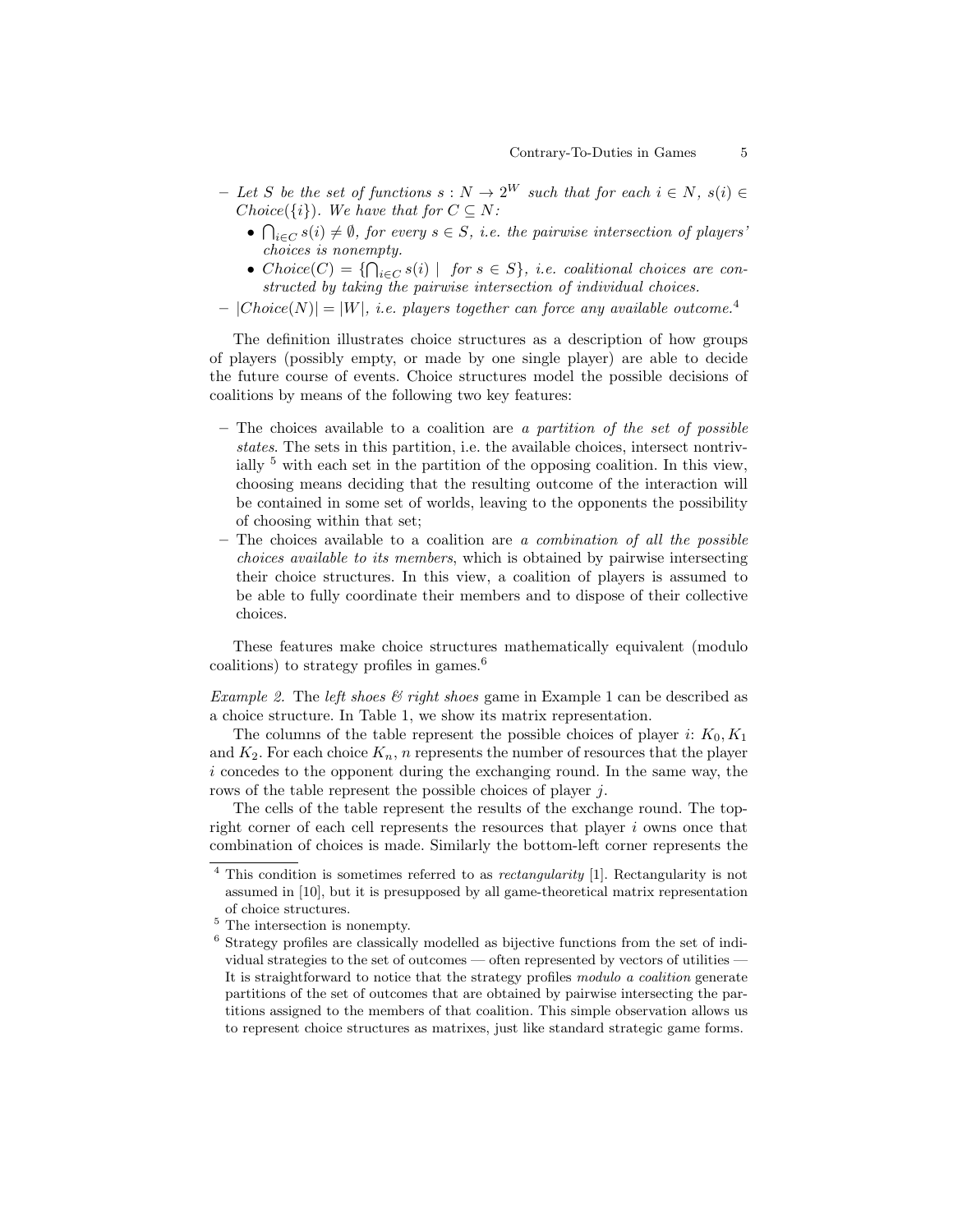resources owned by player j after the exchange. The number of resources possessed by player  $p \in \{i, j\}$  after the exchange is represented as follows:  $x_p|y_p$ where  $x_p$  refers to the number of *right shoes* and  $y_p$  to the left shoes possessed.



Table 1. Strategy outcomes for left shoes  $\&$  right shoes in a choice structure

Utility calculation It can be noted that a preference relation can be assigned to individual players, once we are able to calculate the invidual utility for each outcome. In our case the utility  $u_p$  for each player  $p \in \{i, j\}$  after the exchange round is calculated using the following evaluation function:

–  $u_p = 2x_p + y_p$ , whenever  $y_p > x_p$ ; –  $u_p = 2y_p + x_p$ , otherwise.

Intuitively the utility function is computed in two steps:

- 1. The first step counts the individual value of the single resources.
- 2. The second step attributes additional value to the outcome if there is at least one element per resource type, representing the additional value of having both of them.

The outcomes calculated by using the utility functions are represented in Table 2. In the cells of the table are shown the outcomes for the players  $i$  and  $j$ dependent on the choices made. On the top-right corner of each cell is represented the outcome for player i and in the bottom-left the outcome for player j.

Consequentialist models are obtained by adding to choice structures a valuation function, which gives a description of the relevant properties holding at each state.

Definition 2 (Consequentialist Models [10]). A consequentialist model is a pair  $(\Gamma, V)$  where  $\Gamma$  is a choice structure and V is a valuation function, *i.e.* a function from the set of states W to the powerset of a countable set of propositions Prop, with the usual understanding that propositions that get assigned to a state should be understood as true at that state.

The valuation function tells us what propositions correspond to what outcomes or worlds. By using them we will be able to reason logically on the properties of choice structures.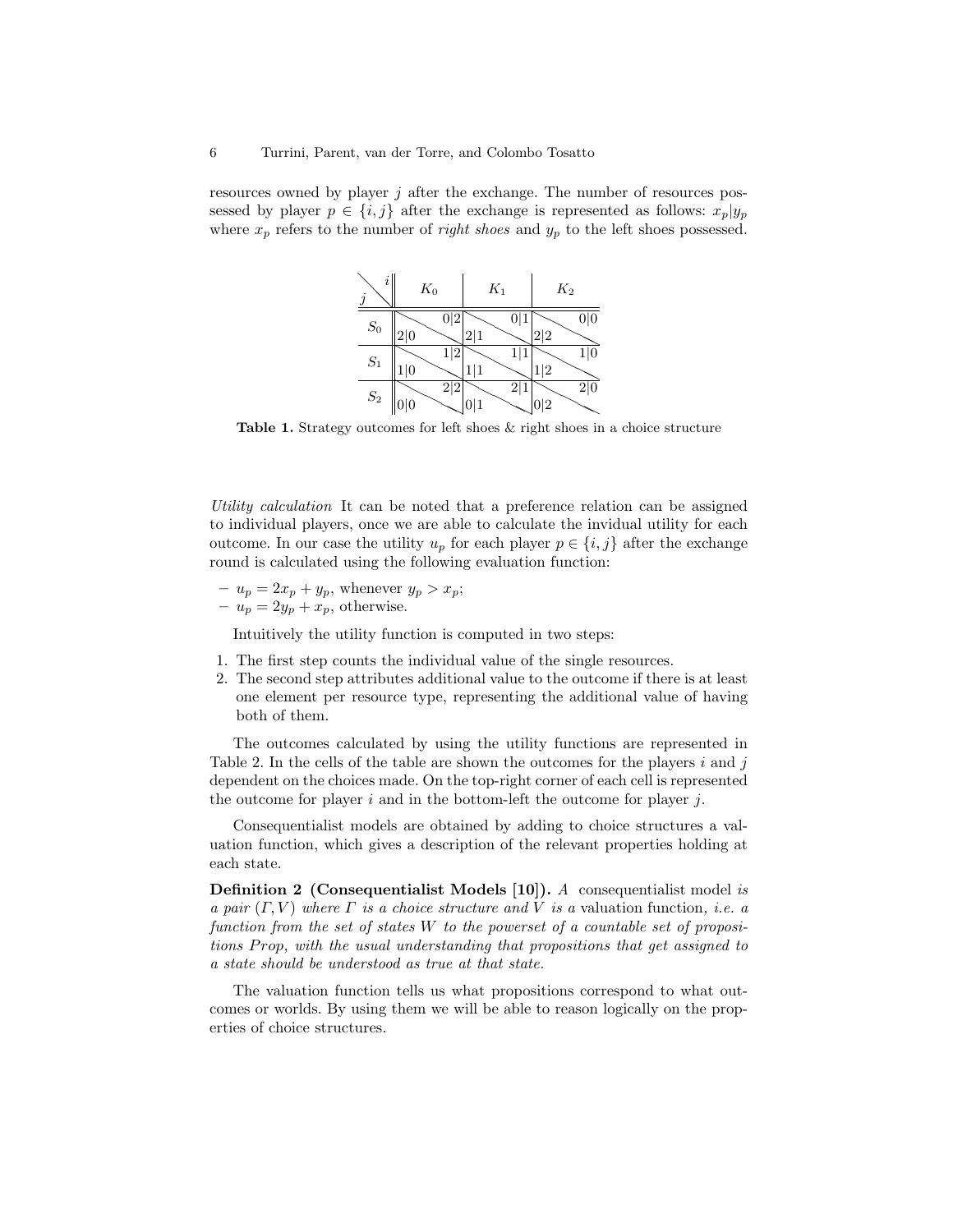

**Table 2.** Utilities for left shoes  $\&$  right shoes added to its choice structure

#### 2.2 Dominance

As for the notion of coalitional rationality, we employ the notion of dominance, which represents the comparison of choices at a coalition's disposal, taking the moves of the opponents into account. As the dominance relations compares sets of outcomes and the preference relations are formulated on individual outcomes, the following definition bridges the gap between the two notions.

**Definition 3 (Lifting).** Let  $X, Y \subseteq W$  be two sets of outcomes and let  $i \in N$ be a player. X is preferred to Y by  $i$  — which we denote  $X \geq_i Y$  — whenever  $w \succeq_i w'$  for all  $w \in X$  and  $w' \in Y$ .

The lifting we have just defined states that a choice  $X$  is better than a choice Y only if all elements in X are better than all elements in Y, relative to the preferences of some player. This type of lifting, often called for all for all lifting, is fairly simple and yet particularly well-suited for characterizing standard solution concepts in games.<sup>7</sup> We are now ready to define the notion of dominance among coalitional choices.

**Definition 4 (Dominance).** Let  $K, K' \in Choice(C)$  and  $\succeq_i \subseteq W \times W$  a preference relation over the outcomes for each player.  $K$  dominates  $K'$  if and only if for all  $S \in Choice(\overline{C})$  we have that  $K \cap S \geq_i K' \cap S$  for all  $i \in C$ .

Intuitively what the definition says is that, when a coalition C disposes of two choices K and K', K will be preferred to K' in case all worlds in  $K \cap S$  are better than those in  $K' \cap S$  for each member of C, for each possible choice S of the opposing coalition.<sup>8</sup>

Definition 4 notably simplifies what is to be found in the literature. Both in [9] and [10] a utility function is employed associating to each outcome (histories in Horty's framework) an element of a closed interval in the reals (positive reals in Horty's framework, the interval [−5, 5] in Kooi and Tamminga's framework).

 $\frac{7}{7}$  For a discussion on its merits and the possible alternatives, we refer to [18].

<sup>&</sup>lt;sup>8</sup> The notion of dominance clearly resembles that of *dominant strategy* typical of strategic games [12].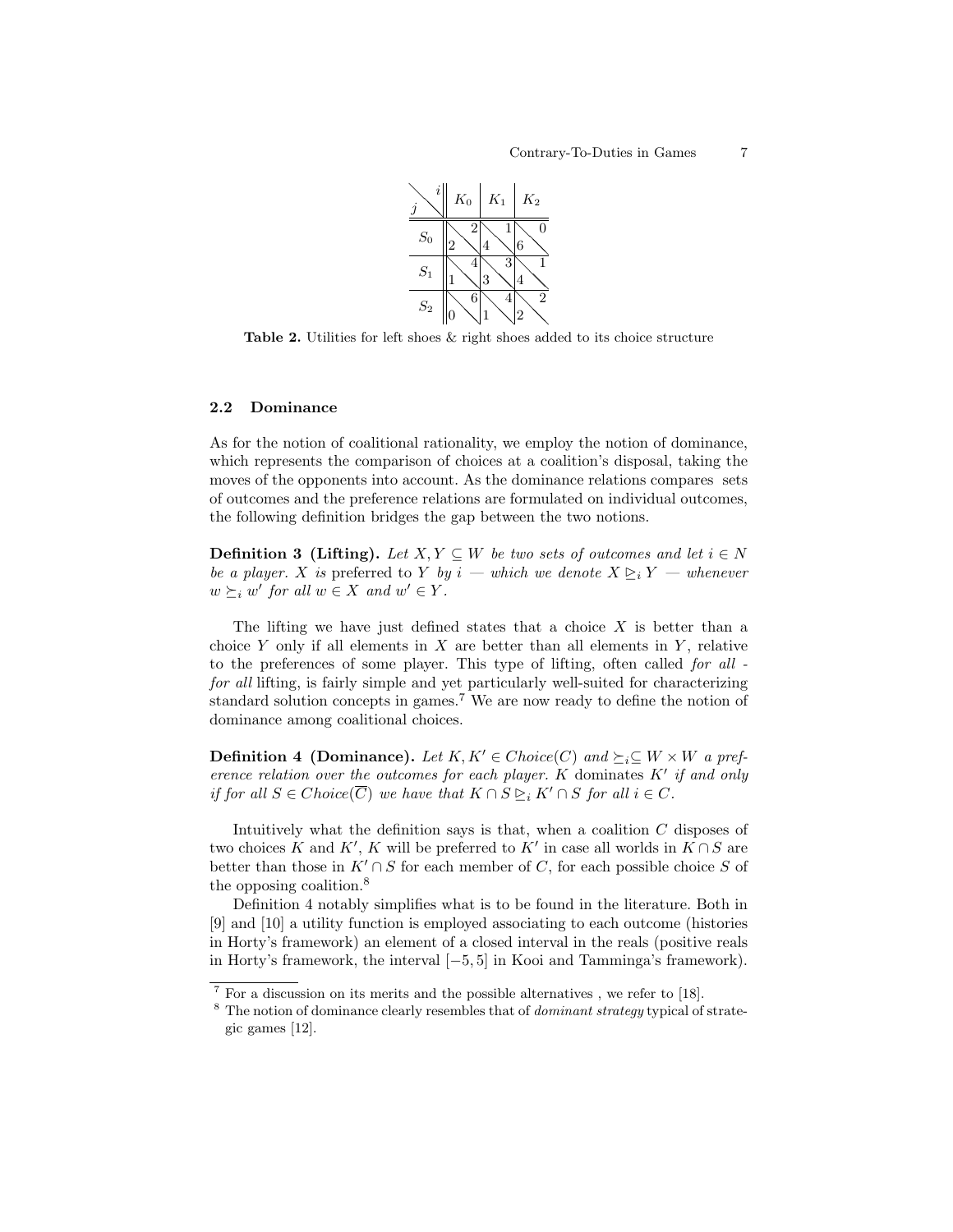Example 3. In Example 1, based on the outcomes shown in Table 2, the dominance relation among coalitional choices can be constructed as follows.

Consider  $\{j\}$ , the coalition consisting only of player j. We have  $Choice(\{j\})$  ${S_0, S_1, S_2}$ . According to Definition 4, choice  $S_0$  dominates  $S_1$  and  $S_2$ , because  $\forall K_n \in Choice(\{i\})$  we have that  $S_0 \cap K_n \trianglerighteq_j S_1 \cap K_n \trianglerighteq_j S_2 \cap K_n$ .

Symmetrically, consider  $\{i\}$ . We have  $Choice(\{i\}) = \{K_0, K_1, K_2\}$ . According to Definition 4, choice  $K_0$  dominates  $K_1$  and  $K_2$ , because  $\forall S_n \in Choice(\{j\})$ we have that  $K_0 \cap S_n \geq i K_1 \cap S_n \geq i K_2 \cap S_n$ .

As expected, from the point of view of each player, the dominant strategy for him is to play selfishly, or in other words to keep the resources for himself.

F-dominance As pointed out in the introduction several contributions have generalized Horty's notion of dominance. In the present paper we focus on the notion of dominance in the interest of some coalition, first studied by Kooi and Tamminga, although in a more involved formulation that we simplify as follows.

**Definition 5 (F-dominance [10]).** Let  $K, K' \in Choice(C), F \subseteq N$  and  $\succeq_i \subseteq$  $W \times W$  a preference relation over the outcomes for each player. K F-dominates K' if and only if for all  $S \in Choice(\overline{C})$  and for all  $i \in F$  we have that  $K \cap S \rvert_{i}$  $K' \cap S$ .

Intuitively the definition provides a notion of dominance among choices of a coalition C looked at from the point of view of another coalition F. Obviously, when F and C coincide, F-dominance and dominance do, as well. As F-dominance is more general than dominance it can be used to analyze a wider class of situations when players do not necessarily behave selfishly. A similar stance is taken in [19] to reason on exchange of favours in deontic logic.

Example 4. In Example 1 the analysis of  $F$ -dominance among coalitional choices can be carried out as follows. Consider that each single player now takes a decision looking at the welfare of its opponent. With this in mind the coalition  $\{i\}$ adopts a  $\{j\}$ -dominance, while  $\{j\}$  adopts a  $\{i\}$ -dominance. The *F*-dominance in Definition 5, boiling down in our case to a  $\overline{C}$ -dominance for each coalition C, indicates as ideal the strategy of playing generously.

According to Definition 5, choice  $S_2 \{i\}$ -dominates  $S_1$  and  $S_0$  because  $\forall K_n \in$ Choice( $\{i\}$ ) we have that  $S_2 \cap K_n \trianglerighteq_i S_1 \cap K_n \trianglerighteq_i S_0 \cap K_n$ .

Likewise, if player  $i$  makes his choices based on the utility for player  $j$  (as shown in the bottom-left of the cells), choice  $K_2$  {j}-dominates  $K_1$  and  $K_0$ , because  $\forall S_n \in Choice(\{j\})$  we have that  $K_2 \cap S_n \supseteq_j K_1 \cap S_n \supseteq_j K_0 \cap S_n$ .

## 3 Models

This section brings together the model-theoretic notions defined in the previous part of the paper and defines the structures on which to interpret our deontic language.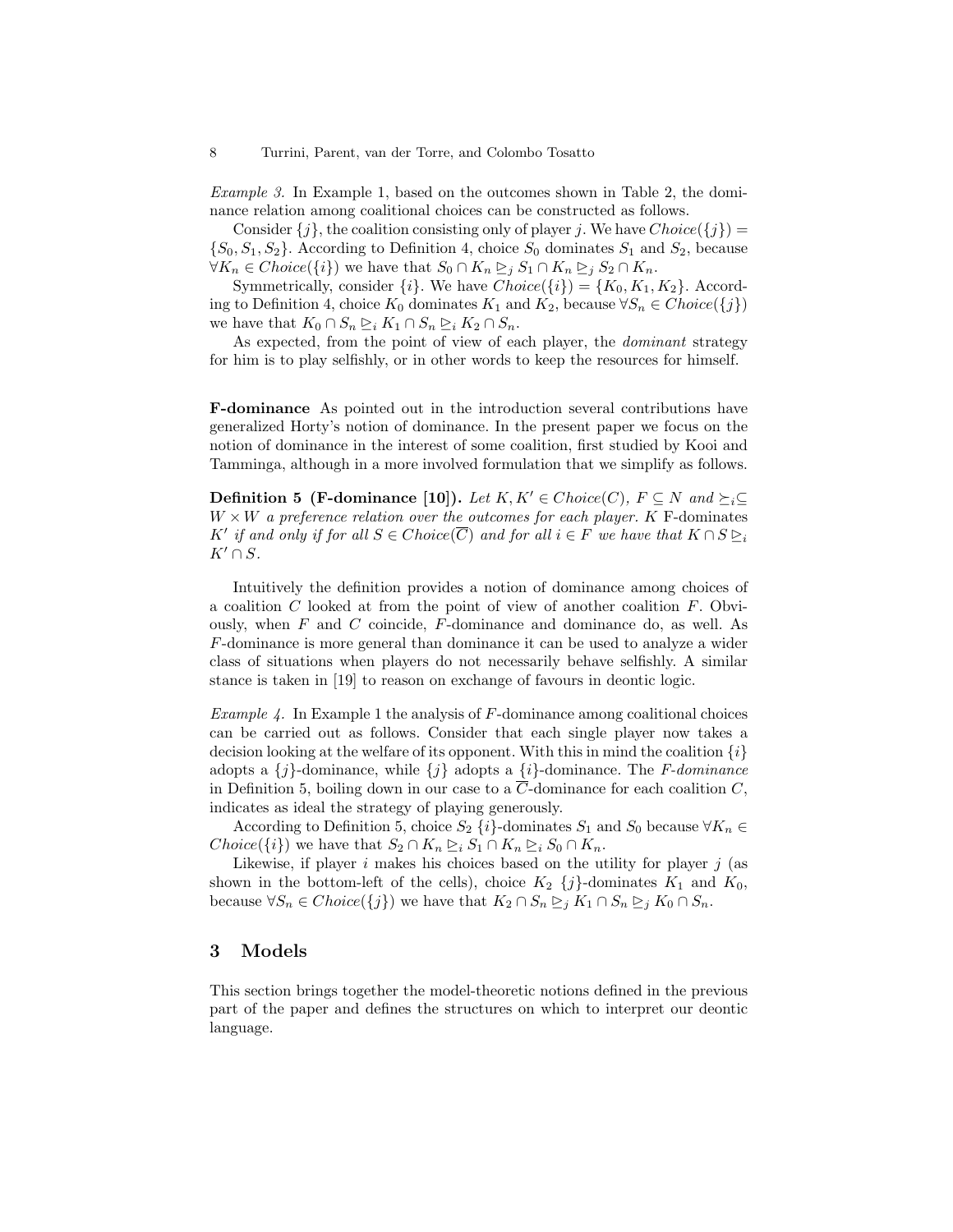We will work with consequentialist models (Definition 2) endowed with a preference order  $\succeq_i$  for each player  $i \in N$ , i.e. our structures will have the form

$$
(\Gamma, V, (\succeq_i)_{i \in N})
$$

where  $\Gamma$  and  $V$  are given as in Definition 2.

In the style of Kooi and Tamminga, we introduce a relation of choice equivalence in a consequentialist model. The idea is that, if two worlds  $w$  and  $w'$  are in this relation with respect to a coalition  $C$ , then the coalition cannot alone elect either outcome to be the final outcome of the game.

**Definition 6** (C-choice equivalence). Let  $\Gamma = (W, N, Choice)$  be a choice structure. The relation  $\sim_C \subseteq W \times W$  of C-choice equivalence is defined as follows:

 $w \sim_C w'$  if and only if  $w \in K$  implies that  $w' \in K$ , for some  $K \in Choice(C)$ 

Intuitively, if two worlds  $w, w'$  are in a relation  $w \sim_C w'$ , then *only* the opponents of coalition  $C$  can decide whether the outcome will be  $w$  or  $w'$  or some other outcome linked to them by the same relation.

**Proposition 1.** Let  $\Gamma = (W, N, Choice)$  be a choice structure. The set

 $\{[w] \mid w' \in [w] \text{ if and only if } w \sim_C w'\}$ 

is a partition of W.

*Proof.* Straightforward. Notice on the fly that the set  $\{[w] \mid w' \in [w] \text{ iff } w \sim_{\emptyset} w'\}$ has cardinality 1.

## 4 Language and Semantics

In this section we introduce the syntax of our language and the interpretation of its formulas in terms of the models provided in the previous section. We start out by defining the language  $\mathcal{L}$ , an extension of propositional logic with modalities to reason about obligations and coalitional choices.

Definition 7 (Syntax). Let Prop be a countable set of atomic propositions. The formulas of the language  $\mathcal L$  have the following grammar:

$$
p\mid\neg\varphi\mid\varphi\wedge\varphi\mid E\varphi\mid[C]\varphi\mid\bigcirc_C\varphi
$$

where  $p \in Prop$  and  $C \subseteq N$ . The informal reading of the modalities is "there exists a world satisfying  $\varphi$ ", "coalition C achieves  $\varphi$ ", "it is obligatory for coalition C to choose  $\varphi$ ". Within this language the fact that a coalition can achieve a property is expressed by formulas such as  $E[C]\varphi$ , intuitively saying that there is a world where coalition C chooses  $\varphi$ . This reading of strategic ability is in line with the standard treatment of STIT-like logics in Kripke models [3].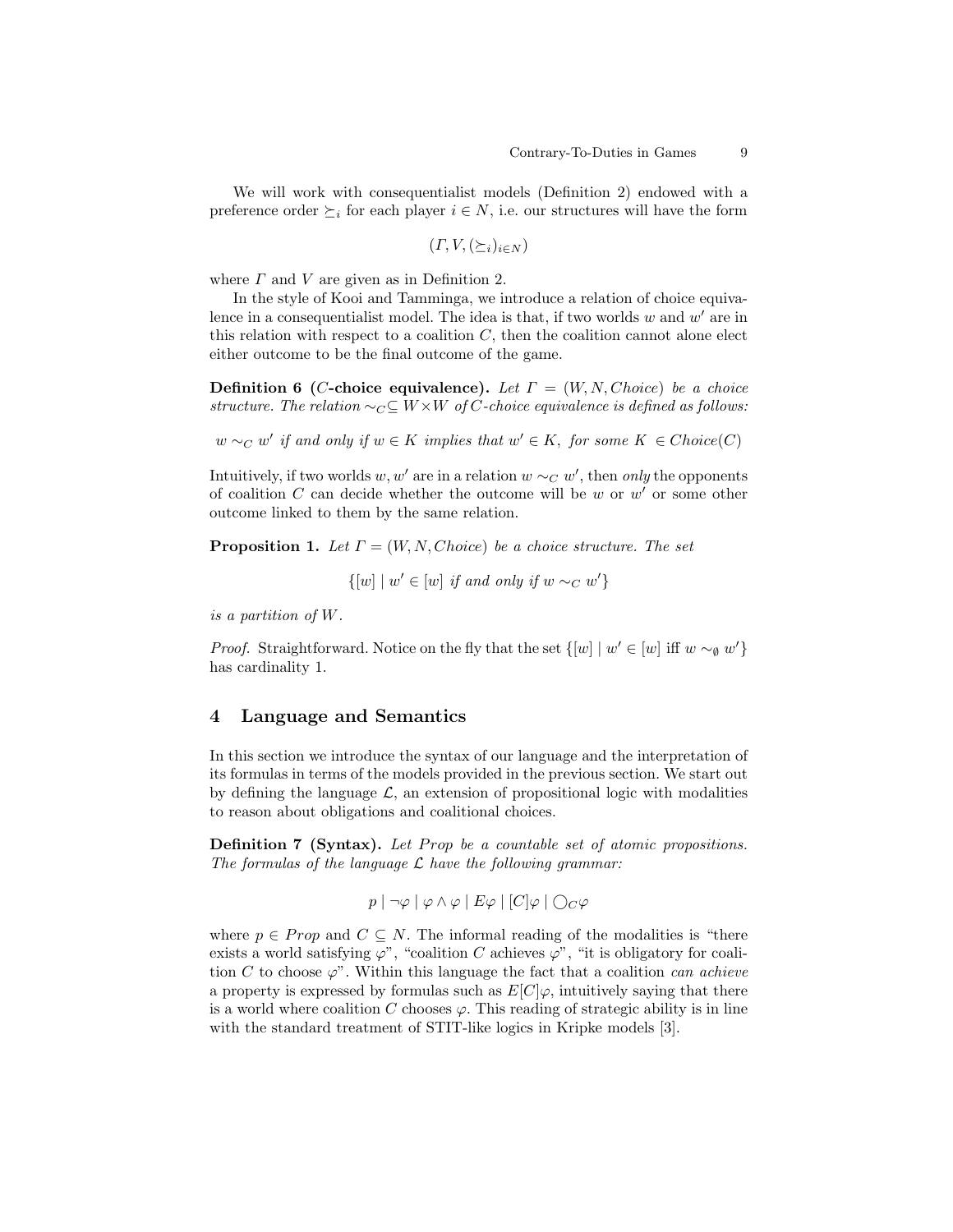**Definition 8.** Let M be a consequentialist model with a set of outcomes W and let  $w \in W$ . The interpretation of the formulas in Definition 7 with respect to a tuple M, w is as follows:

 $M, w \models p$  iff  $w \in V(p)$  $M, w \models \neg \varphi$  iff  $M, w \not\models \varphi$  $M, w \models \varphi \land \psi \text{ iff } M, w \models \varphi \text{ and } M, w \models \psi$  $M, w \models [C] \varphi \text{ iff}$  $\models \varphi$  for all w' with  $w \sim_C w'$  $M, w \models E\varphi \quad \textit{iff}$  $\mathscr{O}' \in W$  such that  $M, w' \models \varphi$  $M, w \models \bigcirc_{C} \varphi \text{ iff } i) \varphi^M \in Choice(C) \text{ and }$  $ii) \varphi^M$  dominates each  $K \neq \varphi^M$  with  $K \in Choice(C)$ 

where  $\varphi^M = \{w \mid M, w \models \varphi\}$  is called the *extension* or *truth set* of formula  $\varphi$ . We omit the reference M when it is clear which model is intended.

The interpretation of the obligation modality  $\bigcirc_C$  deserves some comment. The evaluation rule says that the formula  $\varphi$  in its scope is obligatory for coalition C if the proposition that  $\varphi$  expresses:

- is an available choice for  $C$ ,
- it dominates every other available choice for C.

Obligation modalities in this language boild down to succints statements on how coalitions *should rationally play*, comparing each available choice against the possible reactions of their opponents. Different kind of obligations — 'altruistic' ones — will be introduced later on in the paper and will make use of the notion of F-dominance (Definition 5).

Notice that by the definition of Choice Structure (Definition 1) we can formulate a universal modality such as E looking at what the empty coalition can achieve.

**Proposition 2.** For each consequentialist model M and each  $w \in W$  we have that  $M, w \models E\varphi \leftrightarrow \neg[\emptyset] \neg \varphi$ .

Proof. Direct consequence of Definition 1.

#### 4.1 Contrary-to-Duty Obligations

In this section we expand the language with formulas of the type  $\bigcirc_C(\psi/\varphi)$ , to express what coalition C should do if some state of affairs  $\varphi$  is already the case. The idea is that, if  $\varphi$  represents a violation of a main obligation, then  $\bigcirc_C(\psi/\varphi)$ is a contrary-to-duty obligation.

**Definition 9 (CTD).** Let M be a consequentialist model and w a state in its domain. The interpretation of formulas of the type  $\mathcal{O}_C(\psi/\phi)$  is as follows:

 $M, w \models \bigcirc_C(\psi/\varphi) \text{ iff } i) \psi^M \in Choice(C) \text{ and}$  $ii) \psi^M$  dominates each  $K \neq \psi^M \in Choice(C) \setminus \overline{\varphi^M}$ 

where  $\overline{\varphi^M}$  is the complement of  $\varphi^M$ , and  $\setminus$  is set-theoretic difference.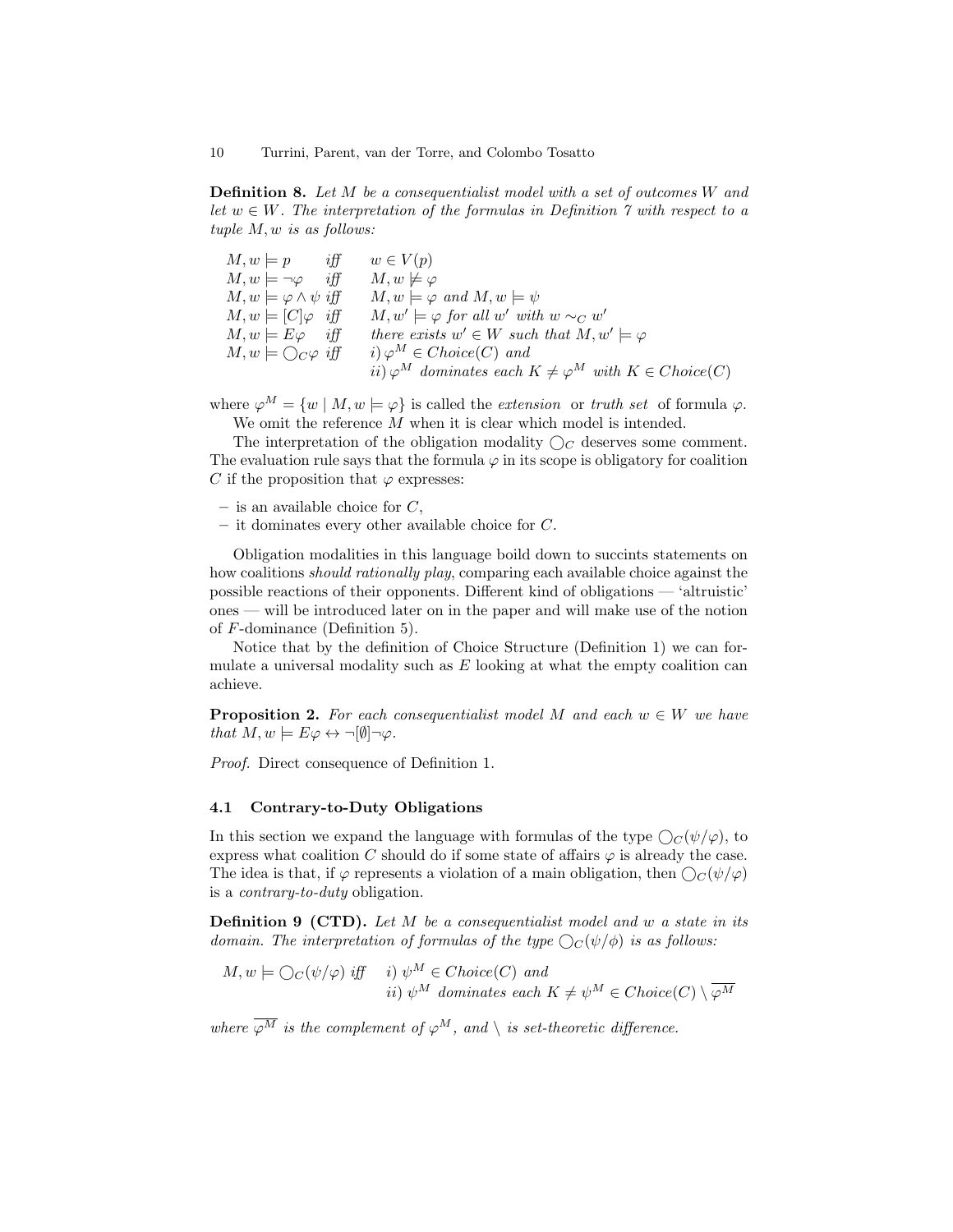Definition 9 behaves similarly to the evaluation rule for the monadic  $\bigcirc_{C}$ . The only difference is that the set of  $\neg \varphi$ -worlds (whose corresponding formula  $\varphi$ , when in the scope of  $\bigcirc_C$ , corresponds to the best option) is no longer available in the choice set. The intuition behind formulas of the type  $\mathcal{O}_C(\psi/\varphi)$  is that once the best option  $\neg \varphi$  is ruled out, coalition C is left with  $\psi$  as best alternative. To quote Hansson, the role of CTDs is to "make the best out of the sad circumstances" [7]. One might refer to  $Choice(C) \setminus \overline{\varphi^M}$  as a *zoom-in* operation. Its main effect is to rule out outcomes that are no longer relevant in the comparison process.

Technically, the game-theoretical account of CTDs can be described as a combination of the Lewis/Hansson preference-based account of conditional obligation (see [7] and [11]) with so-called neighborhood semantics. To see this, Table 3 below gives a typical model of  $\{O_i \neg p, O_i(q/p)\}$  – from now on we will drop curly brackets for singleton  $C$ . The numbers show the preference order for j.  $\bigcirc_j \neg p$  holds, because  $S_3 = \neg p^M$  dominates  $S_2$  and  $S_1$ . When evaluating

| $\tilde{i}$ | $K_1$                                        | $K_2$           |
|-------------|----------------------------------------------|-----------------|
| $S_1$       | $w_1:p, \neg q$                              | $w_2:p, \neg q$ |
| $S_2$       | $w_3 : p, q, r$                              | $w_4:p,q$       |
|             | $0.5\,$                                      | $0.5\,$         |
| $S_3$       | $w_5: \neg p, \neg q,  w_6: \neg p, \neg q,$ |                 |

**Table 3.** A model of  $\{\bigcirc_j \neg p, \bigcirc_j (q/p)\}$ 

 $\bigcirc_i (q/p), S_3$  is taken out of from the choice set. So,  $\bigcirc_i (q/p)$  holds, because  $S_2$ dominates  $S_1$ . The resemblance with the Hansson/Lewis account should be obvious to the reader, as the latter also interprets the obligatory worlds as the best worlds according to a given preference order. If the preference orders coincide, the obligations returned are the same. For instance an Hansson/Lewis account would also yield  $\bigcirc_i \neg p$ , because the best worlds are all  $\neg p$ -worlds. And it would also give  $\bigcirc_i (q/p)$ , because the best p-worlds are all q-worlds.

#### 4.2 Some valid/invalid formulas

We first note that the monadic  $\bigcirc_C$  can be defined in terms of the dyadic  $\bigcirc_C (-/-)$  in the usual way.

**Proposition 3.** For each consequentialist model M and each  $w \in W$  we have that  $M, w \models \bigcirc_{C} \varphi \leftrightarrow \bigcirc_{C}(\varphi/\top).$ 

*Proof.*  $Choice(C) \setminus \overline{\top^{M}} = Choice(C).$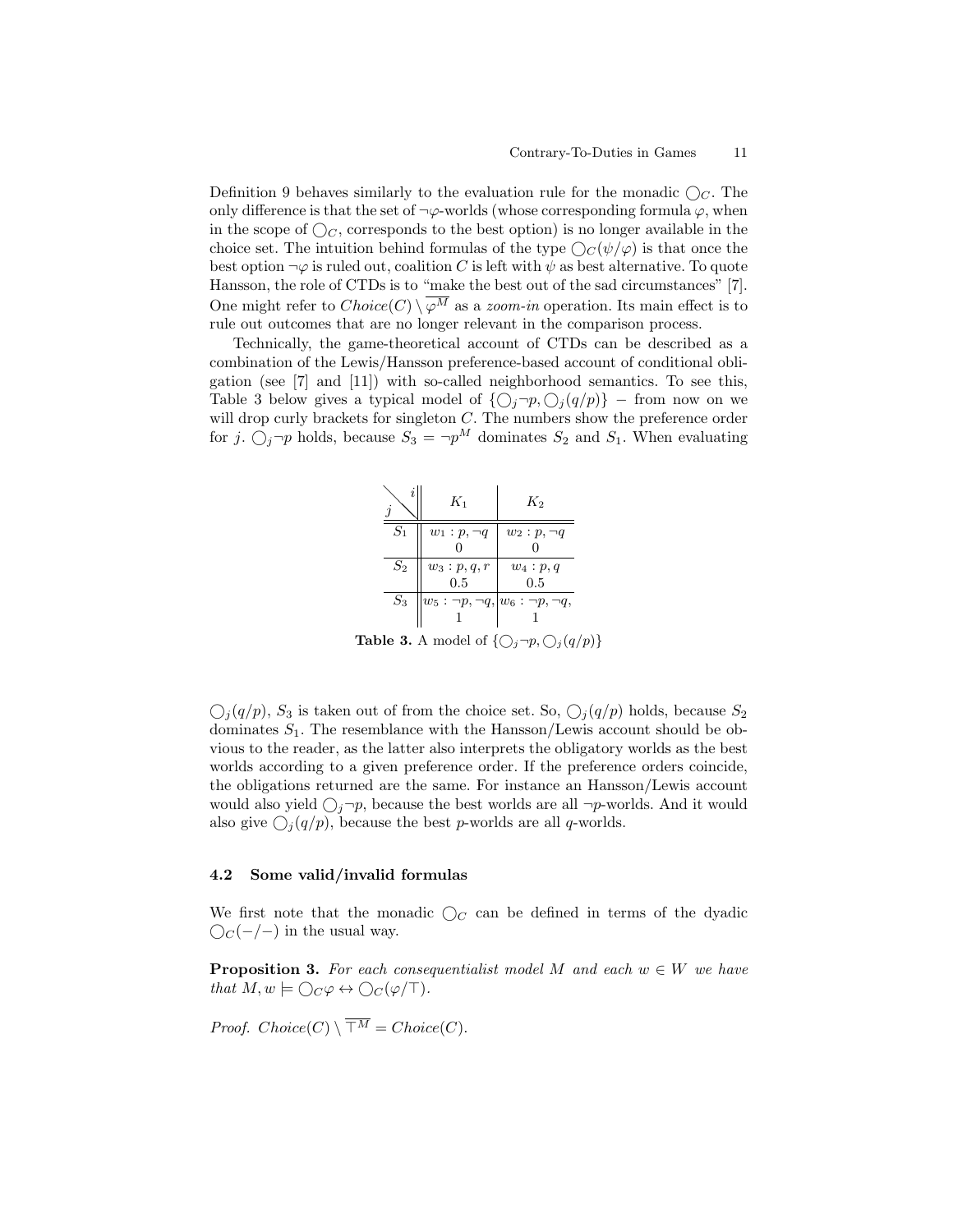Even if the game-theoretical account of CTD bears resemblance with the Hansson/Lewis one, there is an importance difference between the two. The operator  $\bigcirc_C (-/-)$  does not satisfy the principle known as "Weakening the Consequent", and neither does it satisfy the law "S" below, named after Shoham [16] who first discussed it in the context of the study of non-monotonic reasoning. This is because the evaluation rule also incorporates some aspects of so-called neighborood semantics. This is condition i) in Definition 9. For  $\bigcirc_{C}(\psi/\varphi)$  to be true, the truth set  $\psi^M$  must be part of the choice set of coalition C. As a result of this, the principle that 'ought implies can' holds in the following form:  $\bigcirc_{C}\varphi\rightarrow E[C]\varphi.$ 

**Proposition 4.** Let A be the universal modality, defined as the dual of  $E$ . Nonvalidities include

$$
(\bigcirc_C(\psi/\varphi) \land A(\psi \to \xi)) \to \bigcirc_C(\xi/\varphi) \tag{WC}
$$

$$
(\bigcirc_C(\psi/\varphi \land \varphi') \to \bigcirc_C(\varphi' \to \psi/\varphi) \tag{S}
$$

*Proof.* Table 4 depicts a typical countermodel to  $\bigcirc_j (p \wedge q) \to \bigcirc_j p$ , which is a special case of WC.

| i      | $K_1$                           | $K_2$       |
|--------|---------------------------------|-------------|
| $S_1$  | $\neg p, \neg q \neg p, \neg q$ |             |
| $0.25$ | $0.25$                          |             |
| $S_2$  | $\neg p, q$                     | $\neg p, q$ |
| $S_3$  | $p, \neg q$                     | $p, \neg q$ |
| $0.75$ | $0.75$                          |             |
| $S_4$  | $p, q$                          | $p, q$      |
| $1$    | $1$                             |             |

Table 4. Failure of WC

Since  $S_4 = p \wedge q^M$  dominates  $S_1$ ,  $S_2$ , and  $S_3$ , the obligation  $\bigcirc_j (p \wedge q)$  holds. But  $p^M = S_3 \cup S_4$ , and  $p^M$  is not in the choice set of j. Therefore  $\bigcirc_j p$  fails. Table 5 shows a countermodel to S.

Since  $S_3 = r^M$  dominates  $S_2$ , the obligation  $\bigcirc_j (r/p \wedge q)$  holds. But  $q \to r^M =$  $S_1 \cup S_3 \notin Choice(j)$ , and thus  $\bigcirc_j (q \to r/p)$  fails.

The same pattern is involved in the failure of the principle CTD below, which is weaker than WC:

$$
\bigcirc_C \varphi \land \bigcirc_C (\psi/\neg \varphi) \to \bigcirc_C (\varphi \lor \psi)
$$
 (CTD)

Failure of these laws might be considered bad news. Especially (CTD) seems constitutive of the notion of CTD. Roughly speaking, it says that the obligation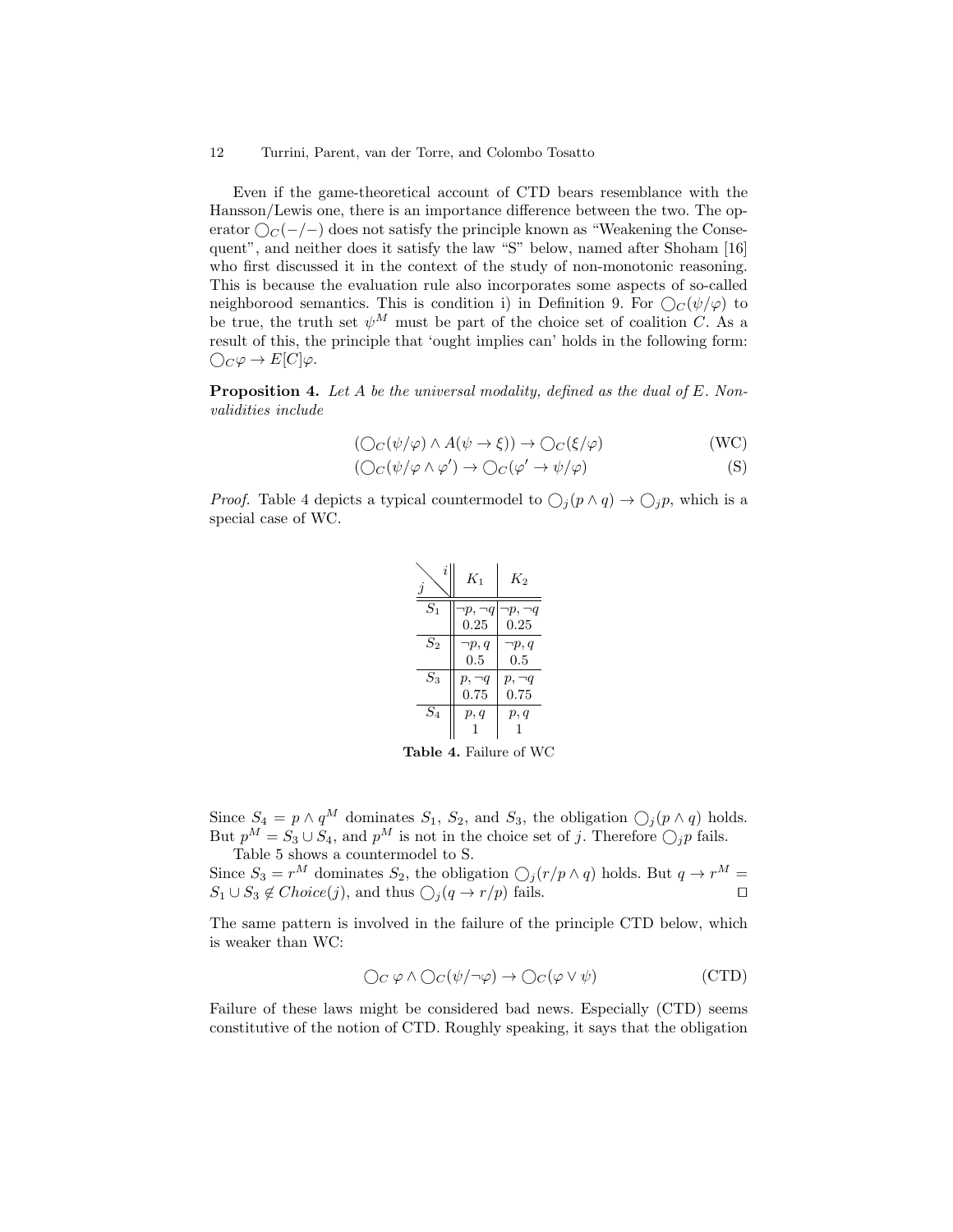

Table 5. Failure of S

of  $\varphi$  together with the obligation of  $\psi$  given  $\neg \phi$  entail that the agent is under the obligation of  $\varphi$  (the best) or  $\psi$  (the second-best).

(WC) has good intuitive support too. As Sergot and Prakken observe, "someone who is told not to kill must surely be able to infer that he or she ought not to kill by strangly, say" [14, p.224].

We would however like to point out that the abovementioned failures are all to be attributed to condition i) in Definition 9, which does not impose monotonicity of coalitional action (being able to choose  $\phi$  does not imply being able to choose  $\phi \lor \psi$ ). We will see, at the end of this section, that a slightly more liberal definition on choice sets, requiring closure under supersets, allows one to validate these laws.

In spite of the above, Proposition 5 shows that the logic is not as weak as one might think at first sight, listing a number of inference patterns that are validated. Note that Hansson's official system DSDL3 supports these laws either as they stand or in a slightly modified form.

**Proposition 5 (Validities).** For each consequentialist model M and each  $w \in$ W we have that

$$
M, w \models A(\varphi \leftrightarrow \varphi') \rightarrow (\bigcirc_C(\psi/\varphi) \leftrightarrow \bigcirc_C(\psi/\varphi'))
$$
 (Equivalence)  

$$
M, w \models \bigcirc_C(\psi/\varphi) \land \bigcirc_C(\psi'/\varphi) \land E(\psi \land \psi') \rightarrow \bigcirc_C(\psi \land \psi'/\varphi)
$$
 (Consistent And)

$$
M, w \models \bigcirc_C(\psi/\varphi) \land \bigcirc_C(\psi/\varphi') \land E(\neg \varphi \land \neg \varphi')
$$
  
 
$$
\land E[C] \neg \varphi \land E[C] (\neg \varphi') \rightarrow \bigcirc_C(\psi/\varphi \lor \varphi')
$$
 (Consistent OR)

$$
M, w \models \bigcirc (\psi/\varphi) \land \bigcirc (\xi/\psi) \to \bigcirc (\xi/\varphi)
$$
 (DD)

$$
M, w \models \bigcirc_C(\psi/\varphi) \land A\varphi \to \bigcirc_C \psi \tag{SFD}
$$

The labels DD, and SFD stand for "Deontic Detachment", and "Strong Factual Detachment", respectively.

The law 'Equivalence' permits the replacement of equivalent sentences in the antecedent of deontic conditionals. 'SFD' is a principle of modus-ponens (or detachment) for obligations. It tells us when a conditional obligation can be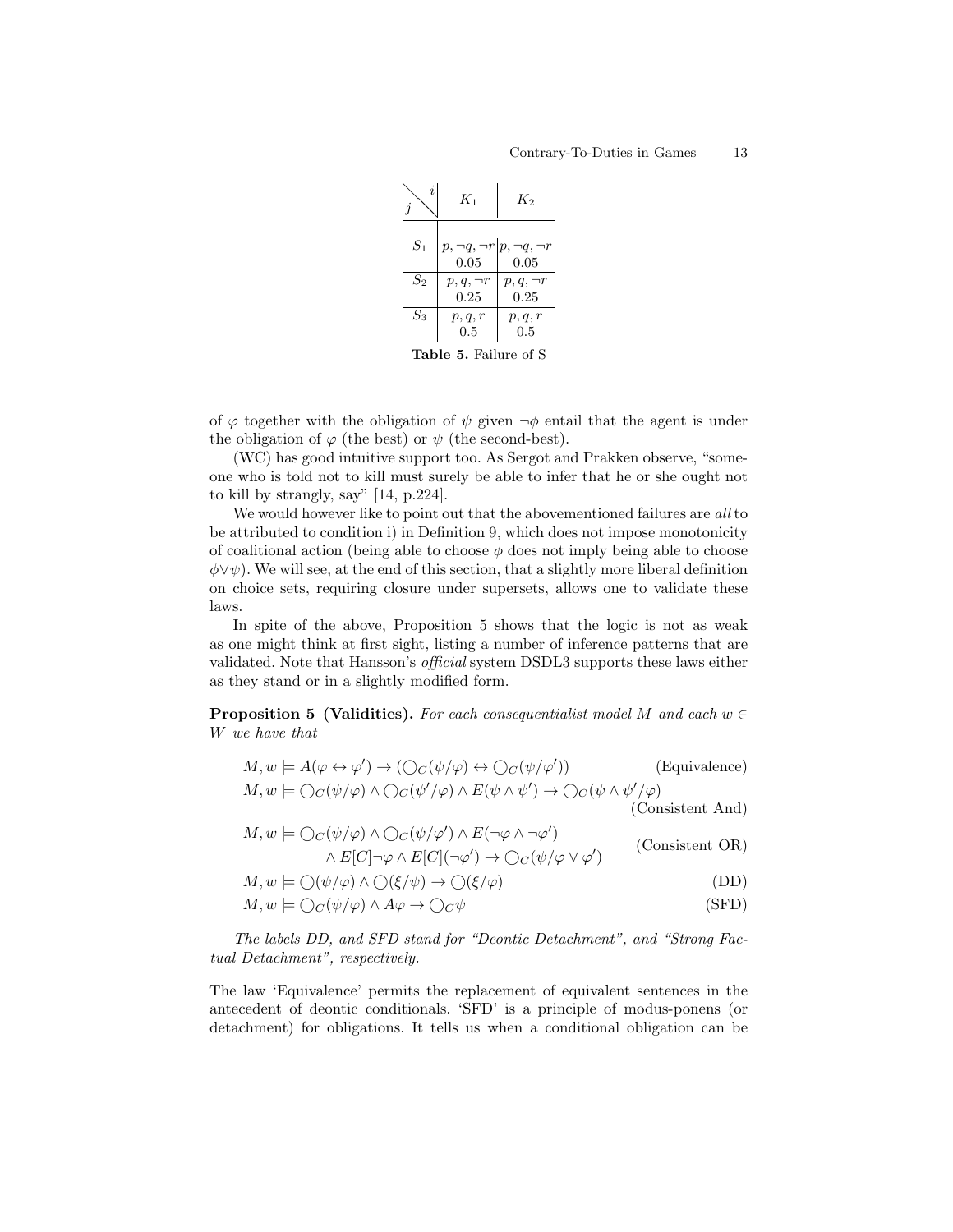deconditionalized: the antecedent must be settled as true.<sup>9</sup> The two appear as they stand in DSDL3.

The law 'Consistent And' restricts aggregation to those obligations whose consequents are jointly possible. Similarly for the law 'Consistent OR'. It allows to reason by cases if some consistency proviso is satisfied. In DSDL3, the principles of aggregation and reasoning by cases hold unrestrictively.

'DD' is a principle of chaining for obligations. DSDL3 supports a weaker version known as 'cut': from  $\bigcirc (\psi/\varphi)$  and  $\bigcirc (\xi/\varphi \wedge \psi)$  infer  $\bigcirc (\xi/\varphi)$ .

Proof. For Equivalence, this is routine check.

The reason why Consistent And holds can be seen as follows. Suppose both  $\mathcal{O}_C(\psi/\varphi)$  and  $\mathcal{O}_C(\psi'/\varphi)$  hold at w. Then,  $\psi^M, \psi'^M \in Choice(C)$ , and both  $\psi^M$  and  $\psi'^M$  dominate any  $S \in Choice(C) \setminus \overline{\varphi^M}$ . By the fact that  $M, w \models$  $E(\psi \wedge \psi')$  we have that  $\psi^M = {\psi'}^M$ , as  $Choice(C)$  is a partition. Hence  $\psi \wedge {\psi'}^M \in$  $Choice(C)$ , and  $\psi \wedge \psi^M$  dominates any  $S \in Choice(C) \setminus \overline{\varphi^M}$ . This shows that  $\bigcirc_C(\psi \wedge \psi'/\varphi)$  holds at w too.

The picture below shows why Consistent OR is valid. Here the convention is that worlds on a lower level dominates all those on an upper level. To avoid cluster, we list the propositions that are made true, and omit those made false.



Put  $C = \{j\}$ .  $\varphi$  and  $\varphi'$  are true everywhere from  $S_1$  downwards up to  $S_k$ .  $\psi$  is true at  $S_k$  only.  $\mathcal{O}_C(\psi/\varphi)$  and  $\mathcal{O}_C(\psi/\varphi')$  hold because  $S_k = \psi^M$  dominates any of  $S_1, \ldots$ , and  $S_{k-1}$ . In  $S_{k+1}$ , neither  $\varphi$  nor  $\varphi'$  is true. Therefore, when evaluating  $\mathcal{O}_C(\psi/\varphi \vee \varphi')$ , the choice set does not change, and thus  $\mathcal{O}_C(\psi/\varphi \vee \varphi')$  also holds. That this holds in general is a consequence of the truth of  $E(\neg \varphi \wedge \neg \varphi') \wedge$  $E[C] \neg \varphi \wedge E[C] \neg \varphi'.$ 

For DD, the argument is similar. The diagram below should provide enough information to convince the reader of the soundness of the inference pattern. It says that, given transitivity of  $\succeq_i$ , if  $\psi$  dominates the  $\varphi$ -zone, and  $\xi$  in turn dominates the  $\psi$ -zone, then  $\xi$  dominates the  $\varphi$ -zone.

<sup>&</sup>lt;sup>9</sup> The qualifier 'strong' is commonly used to avoid any confusion with the principle obtained by replacing  $A\varphi$  with  $\varphi$ . This other principle is usually referred to as simply "Factual Detachment". For a good discussion of SFD, see Prakken and Sergot [14].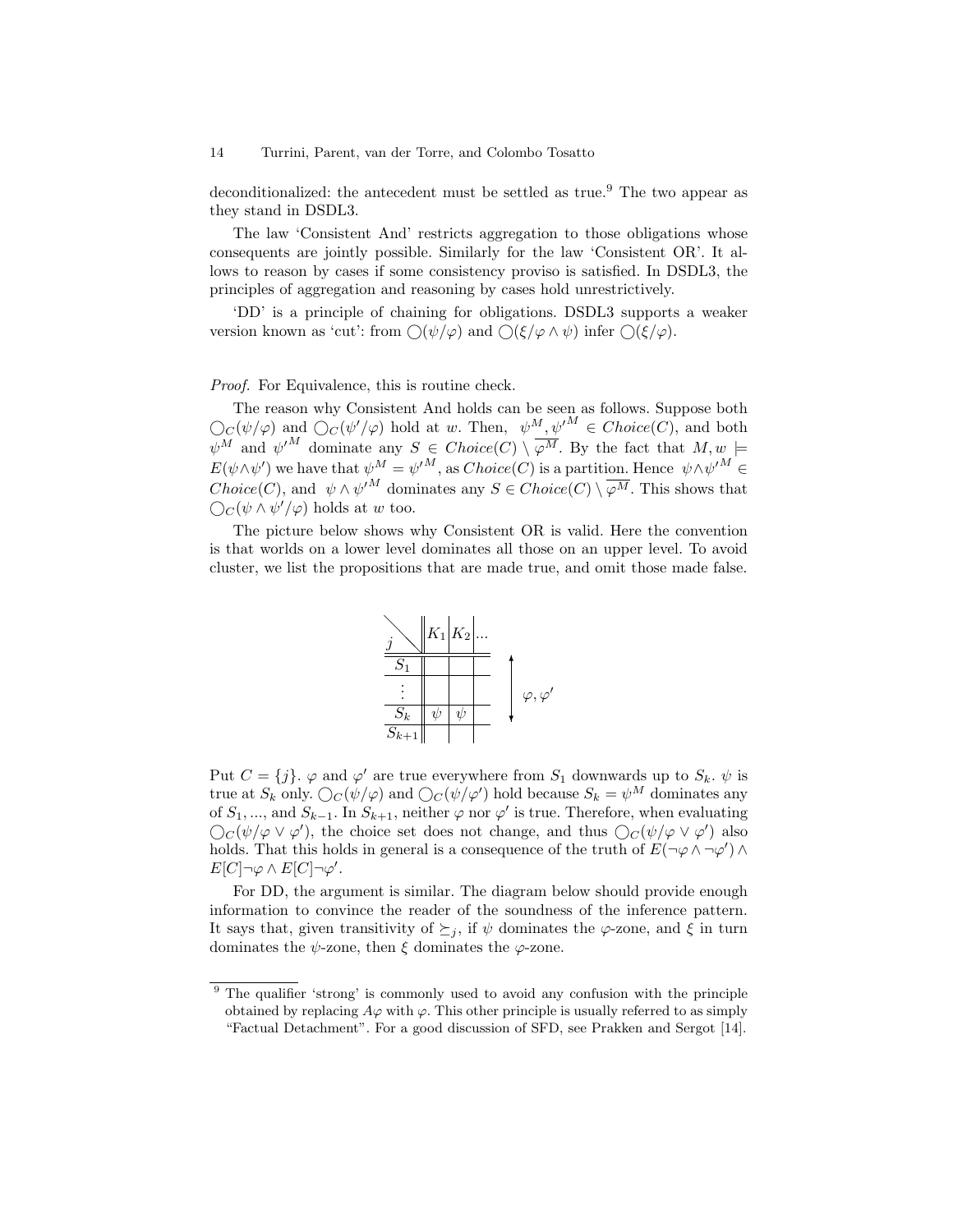

❄

The fact that  $\xi^M$  is in the choice set follows from the assumption that  $\mathcal{O}_C(\xi/\psi)$ holds.

The validity of SFD is straightforward. If  $A\varphi$  holds, then  $Choice(C) \setminus \overline{\varphi^M}$  =  $Choice(C).$ 

#### 4.3 Monotonic obligation

In this section we generalize the account described in the previous sections. The idea is to incorporate a monotonicity condition in the semantics to secure the validity of such laws as (WC) and (CTD), which we think are desirable. For the unconditional operator, we adopt the following.

#### Definition 10 (Monotonic Obligations).

 $M, w \models \bigcirc_C^{\uparrow} \varphi$  iff  $i) \exists X \subseteq \varphi^M such that X \in Choice(C)$  and ii) X dominates each  $K \neq X$  with  $K \in Choice(C)$ 

Definition 10 is much alike the evaluation rule for in  $\mathcal{O}_C$  in Definition 8. The former is obtained from the latter, by changing "=" into " $\subseteq$ " in clause i). Thus, it is no longer required that exactly the set of worlds where  $\varphi$  is true is amongst those the agent can choose. It could be that he or she can choose a subset of them only.

With CTD a similar stance can be taken. But care must be taken in the formulation of the zoom-in operation appearing in clause ii) of Definition 9. The definition looks a bit more involved, but it has similar effects.

#### Definition 11 (Monotonic CTD obligation).

$$
M, w \models \bigcirc_C^{\uparrow}(\psi/\varphi) \text{ iff } i) \exists X \subseteq \psi^M \text{ with } X \in Choice(C) \text{ and}
$$
  
ii) X dominates each  $K \neq X \in Choice(C) \setminus \bigcup_{Y \in Choice(C)} Y \subseteq \overline{\varphi^M}$ 

Below we argue that such refinements are also needed to deal with some of the typical CTDs scenarios discussed in the deontic logic literature.

Requirements There are known requirements that any satisfactory account of CTDs is expected to meet. These are discussed in depth by Carmo and Jones [5]. For present purposes, suffice it to consider the two basic ones. These are:

– the logical representation of the premises set should be consistent;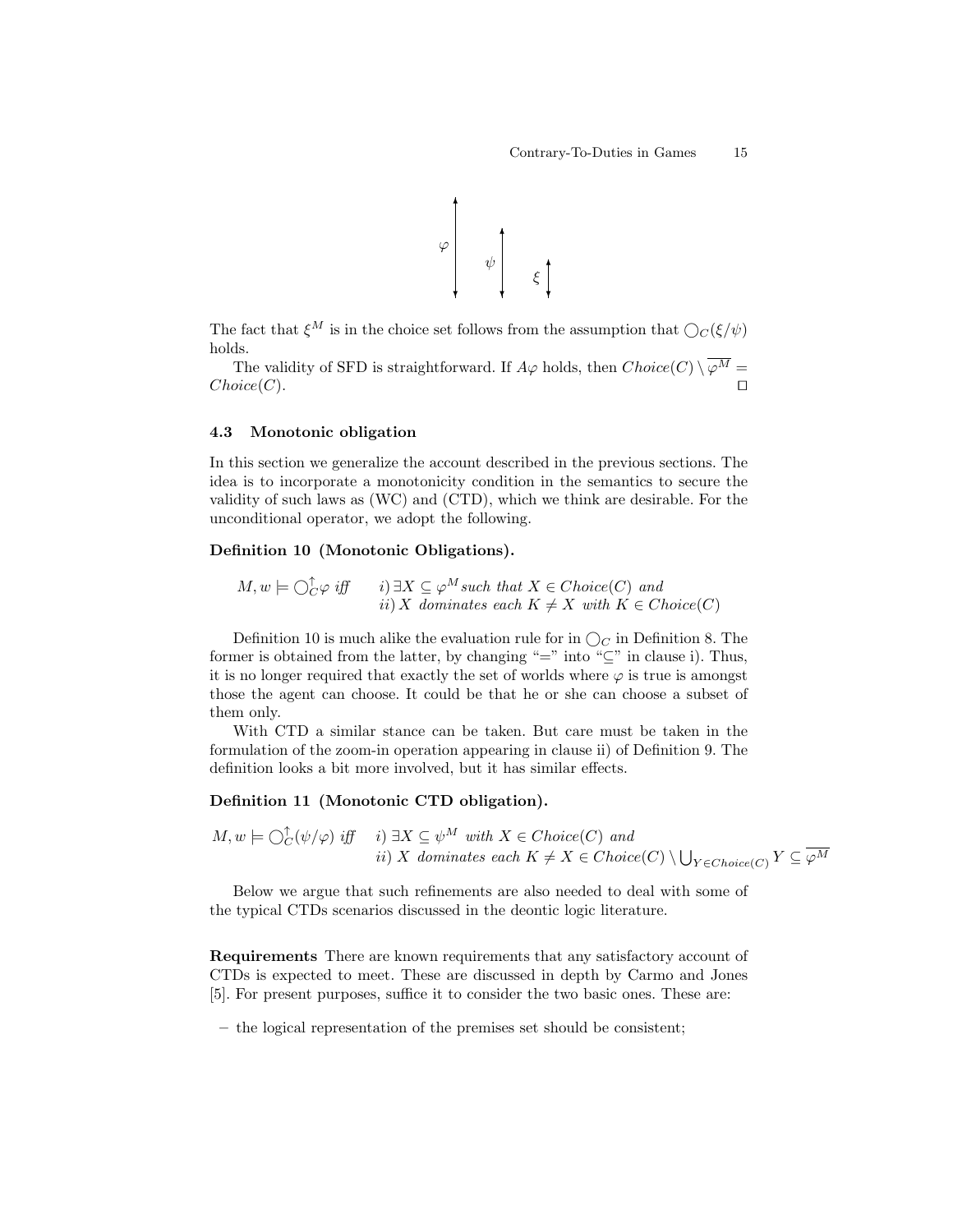- 16 Turrini, Parent, van der Torre, and Colombo Tosatto
- the logical formulas used to represent the scenario should be independent from each other.

It is not difficult see that, if the above two definitions are used, then these two most basic requirements are met for an important class of CTDs scenarios, like the Chisholm scenario and the dog-and-sign scenario, among others. These two are structurally identical. Below we focus on the former.

*Chisholm scenario.* The premises set is  $\{\bigcirc_C^{\uparrow} h, \bigcirc_C^{\uparrow}(t/h), \bigcirc_C^{\uparrow}(\neg t/\neg h), \neg h\}$ , where  $h$  and  $t$  are for *helping* and *telling*, respectively. To show that the set is consistent amounts to showing that it is satisfiable in a model. Table 6 gives one such model.



Table 6. Consistency of the Chisholm set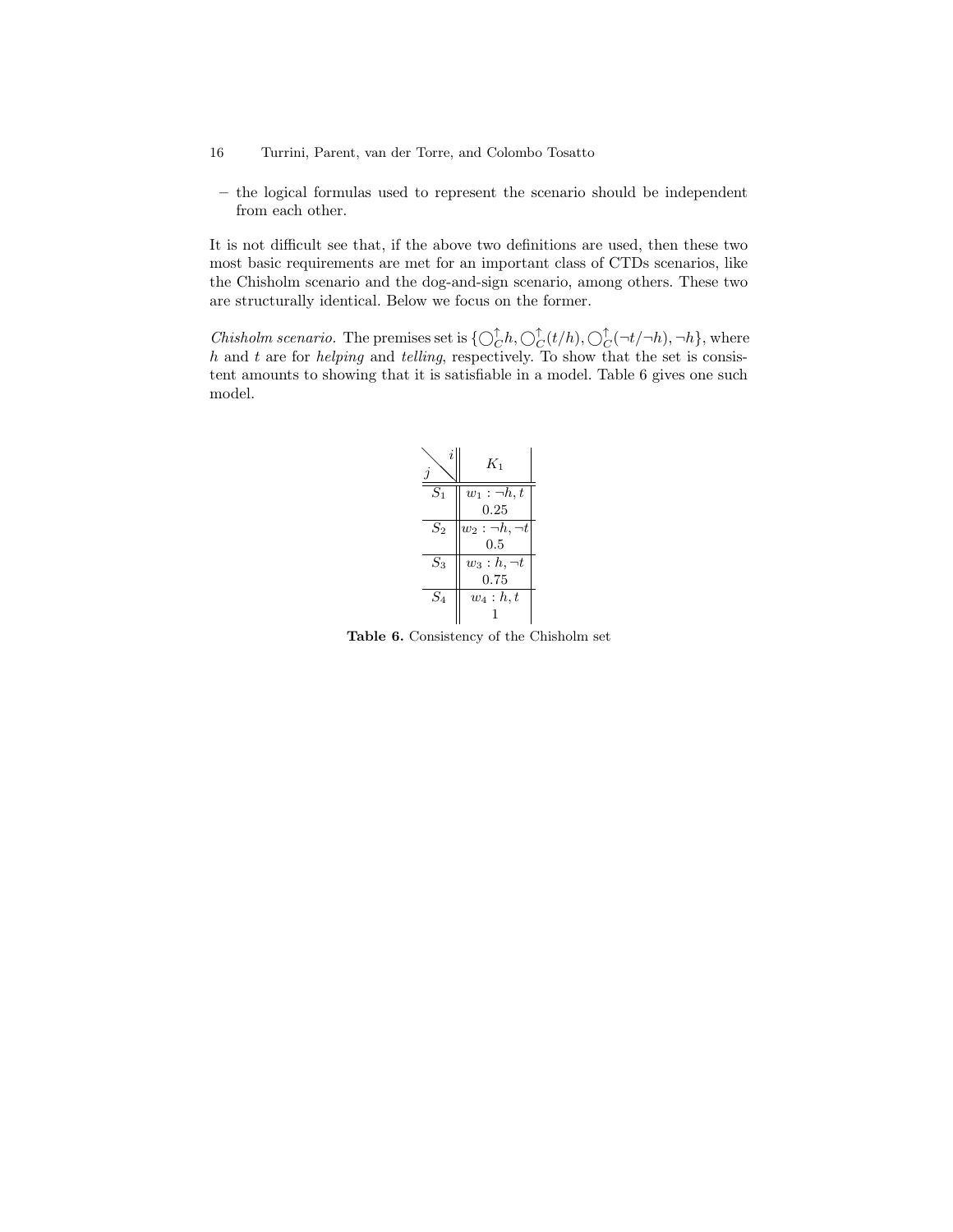All the sentences are true at e.g.  $w_2$ .  $\neg h$  holds there, and so does  $\bigcirc$ <sup> $\uparrow$ </sup> $h$ . For  $S_4 \subset h^M$ , and  $S_4$  dominates the other elements in the choice set of j. For the other sentences, the argument is similar.

The proof of independence is by showing that each formula can be falsified in a model that satisfies the other three formulae. For the propositional formula  $\neg h$ , this is just a matter of changing the world at which all the sentences are evaluated. For the normative sentences, this is just a matter of modifying the ranking in a suitable way, like in a usual preference-based semantics. For instance, table 7 makes  $\bigcirc$ <sup>†</sup>h false while making the other three formulae true at e.g.  $w_2$ . This demonstrates the independence of  $\bigcirc_j^{\uparrow} h$ .



**Table 7.** Independence of  $\bigcirc_j^{\uparrow}h$ 

For the independence of  $\bigcirc_j^{\uparrow} (t/h)$  and  $\bigcirc_j^{\uparrow} (\neg t/\neg h)$ , the argument is similar, and left to the reader.

#### 4.4 Obligations for someone else

The obligation operators in Definitions 7 and 9 can also be naturally generalized to obligations for someone else by replacing the notion of dominance in their interpretation with that of F-dominance of Definition [10].

Definition 12. Let M be a consequentialist model and w a state in its domain. The interpretation of the formulas in Definitions 7 and 9 with respect to a tuple  $'M, w'$  is as follows:

$$
M, w \models \bigcirc_{C}^{F} \varphi \text{ iff } \text{ } i) \varphi^{M} \in Choice(C) \text{ and}
$$
  
 
$$
ii) \varphi^{M} \text{ F-dominates each } K \neq \varphi^{M} \text{ with } K \in Choice(C)
$$

$$
M, w \models \bigcirc_C^F(\psi/\varphi) \text{ iff } i) \psi^M \in Choice(C) \text{ and}
$$
  
ii)  $\psi^M \in H \text{-dominates each } K \neq \psi^M \in Choice(C) \setminus \overline{\varphi^M}$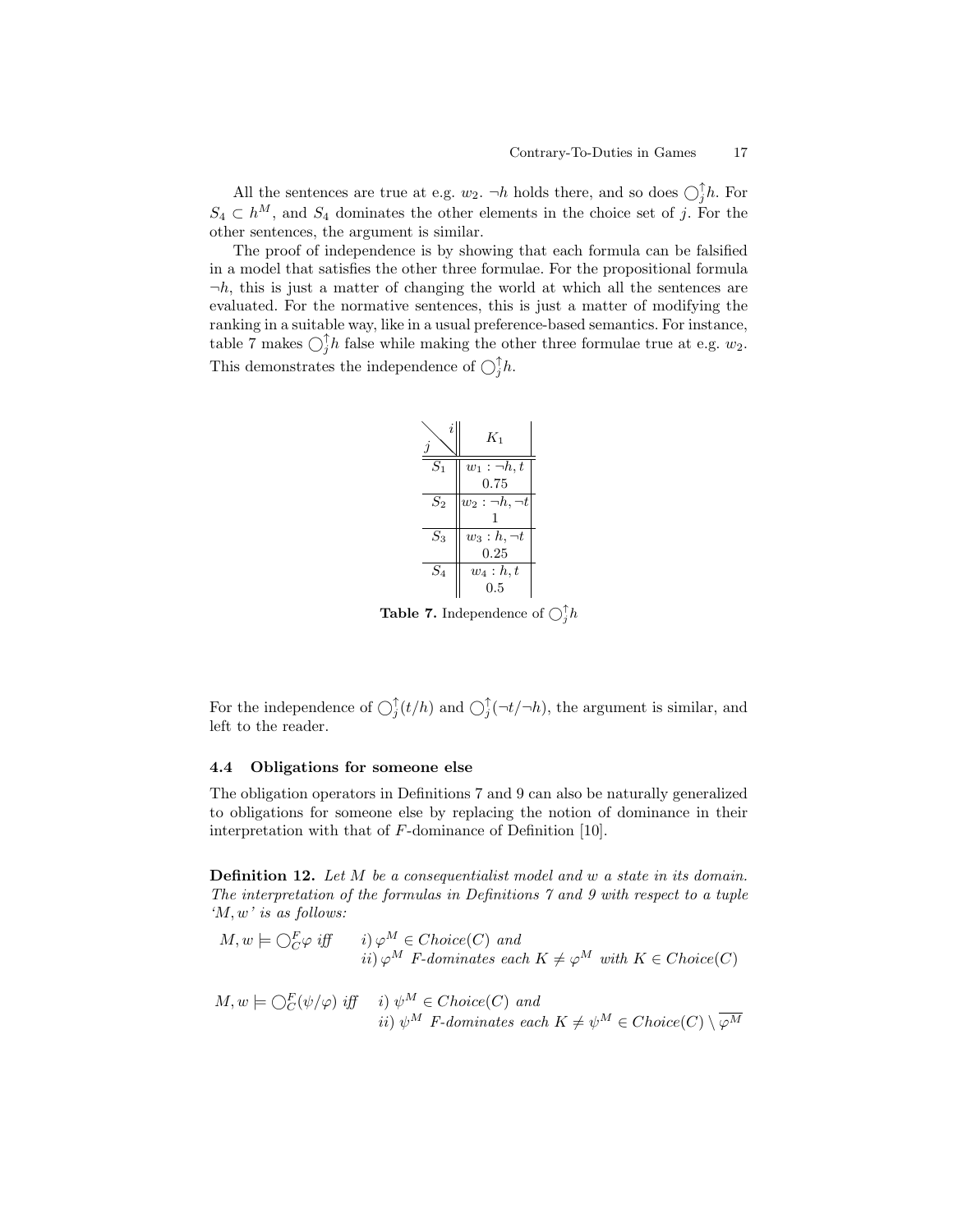#### 5 Back to the Example

Now we can revisit the *left*  $\mathcal{B}$  *right shoes* game described in Example 1. First, we show that CTD obligations can be used to encode in the syntax the secondbest decision for each player as specified by his own standard (selfishness, or altruism). Next, we show that, if the players go for the second-best, then the outcome of the game turns out to be the best one, according to their standard again. Paradoxical as it may seem, the players would serve their principles better by accepting to compromise them: the second-best is best.

Let  $p_0$ ,  $p_1$  and  $p_2$  denote the propositions that j concedes none, one and two resources to i, respectively. Let  $q_0$ ,  $q_1$  and  $q_2$  denote the propositions that i concedes none, one and two resources to  $j$ , respectively. Table 8 below recapitulates the moves available to the players along with the associated utilities.

| i<br>$\mathcal{L}$ | $K_0$            | $K_1$            | $K_2$            |
|--------------------|------------------|------------------|------------------|
|                    |                  |                  | U                |
| $\mathcal{S}_0$    | $w_0: p_0, q_0$  | $w_1 : p_0, q_1$ | $w_2 : p_0, q_2$ |
|                    | 2                | 4                | 6                |
|                    | 4                | 3                |                  |
| $S_1$              | $w_3 : p_1, q_0$ | $w_4:p_1, q_1$   | $w_5 : p_1, q_2$ |
|                    |                  | 3                | 4                |
|                    | 6                |                  | $\overline{2}$   |
| $S_2$              | $w_6 : p_2, q_0$ | $w_7: p_2, q_1$  | $w_8: p_2, q_2$  |
|                    |                  |                  | 2                |

Table 8. Moves available with corresponding utilities

#### Selfishness

We first illustrate how selfishness on both sides leads the system to a suboptimal outcome.

Let us start with j. We have  $p_0^M = S_0 = \{w_0, w_1, w_2\}$ . As explained in Example 3,  $S_0$  dominates  $S_1$  and  $S_2$ . Therefore, according to Definition 8, the obligation  $\bigcirc_i p_0$  holds; that is, from his own point of view j should concede nothing. The same goes for *i*. We have  $q_0^M = K_0 = \{w_0, w_3, w_6\}$ . As also explained in Example 3,  $K_0$  dominates  $K_1$  and  $K_2$ . Therefore, according to Definition 8, the obligation  $\bigcirc_i q_0$  holds too; that is, from his own point of view i should concede nothing either.

However, if the players behave selfishly, and if i and j comply with  $\bigcirc_i q_0$ and  $\bigcirc_i p_0$ , respectively, then the outcome of the game is  $w_0$ . This is clearly suboptimal, because in  $w_0$  each player gets 2 only.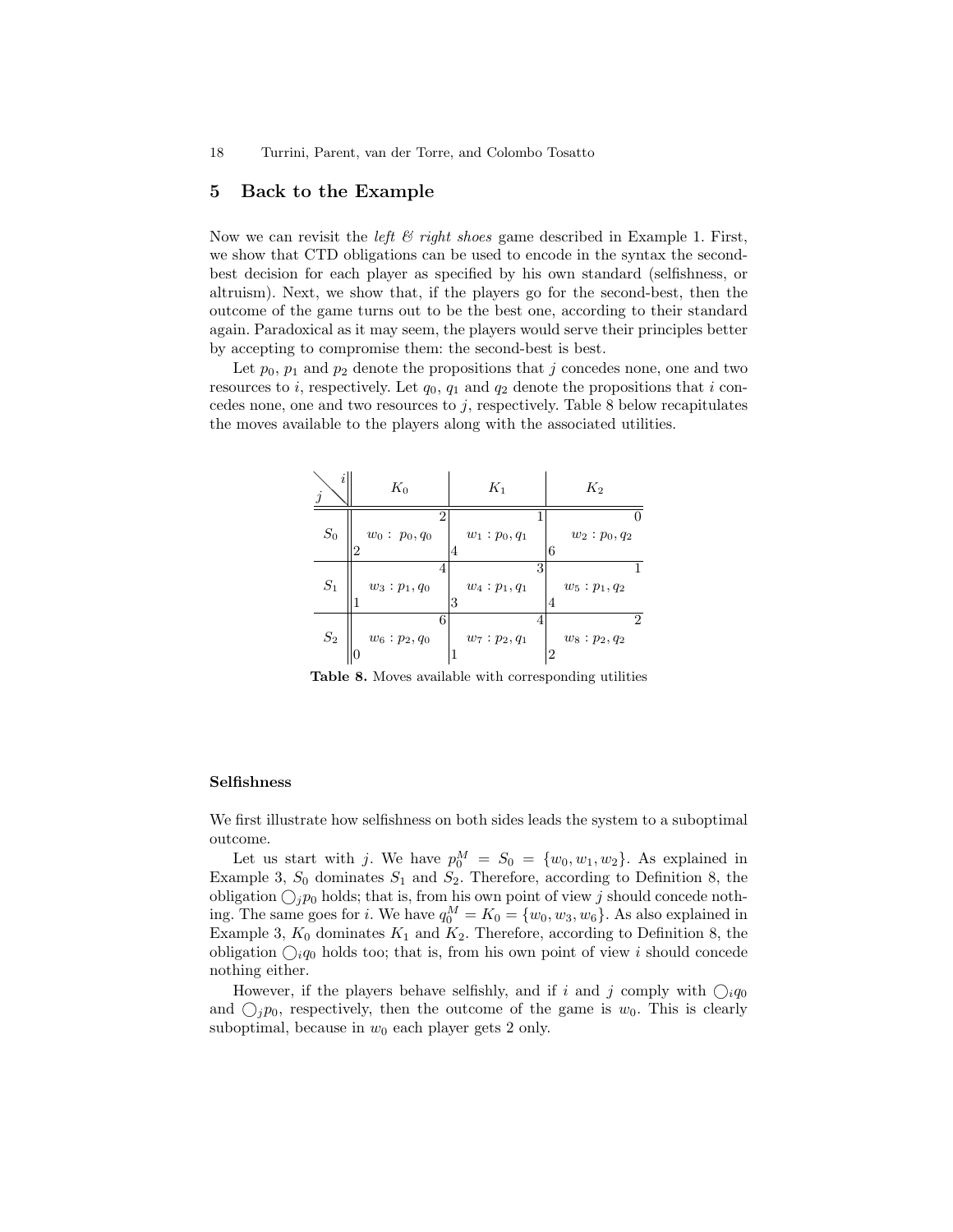Now let us see what CTD obligations hold, starting with j. We have  $p_1^M \in$  $Choice({j}) \backslash p_0^M = {S_1, S_2}.$  Furthermore,  $S_1$  dominates  $S_2$ . Therefore, according to Definition 9, the obligation  $\bigcirc_i (p_1/\neg p_0)$  holds. Intuitively, the obligation says that, if  $j$  concedes something, then (from his own point of view) he should concede one only.

The same goes for *i*. On the one hand,  $q_1^M \in Choice(\{i\}) \setminus q_0^M = \{K_1, K_2\}.$ On the other hand,  $K_1$  dominates  $K_2$ . So, the obligation  $\bigcirc_i(q_1/\neg q_0)$  also holds. Intuitively, the obligation says that, if  $i$  concedes something, then (from his own point of view) he should concede one only.

Hence, we can see that each CTD obligation, in combination with a primary obligation, encodes in the syntax the second-best choice available to each player. But we can also see that, if the players go for it  $-$  in other words, if they accept to compromise their principles – then the outcome of the game is  $w_4$ , which turns out to be the optimal one. By choosing  $w_4$ , they both get the maximum, namely 3.

#### Altruism

A similar point can be made about altruistic behavior.

We have  $\bigcirc_j^i p_2$  because  $p_2^M = S_2 \in Choice(\lbrace j \rbrace)$  and (as explained in Example 4)  $S_2$  {*i*}-dominates  $S_1$  and  $S_0$ . And we have  $\bigcirc_i^j q_2$  because  $q_2^M = K_2 \in$ Choice( $\{i\}$ ) and (as also explained in Example 4)  $K_2$   $\{j\}$ -dominates  $K_1$  and  $K_0$ . Hence, if each player is motivated by the interests of the other, then they each should concede 2. However, if both behave altruistically, the outcome of the game is  $w_8$ , and thus it is sub-optimal. They get 2 only.

Now let us see what CTD obligations hold. First,  $\bigcirc_j^i(p_1/\neg p_2)$  holds, because  $p_1^M = S_1 \in Choice(\{j\}) \backslash p_2^M = \{S_0, S_1\}$  and (as easily verified)  $S_1 \{i\}$ -dominates S<sub>0</sub>. Next,  $\bigcirc_i^j(q_1/\neg q_2)$  holds, because  $q_1^M = K_1 \in Choice(\{i\}) \setminus q_2^M = \{K_0, K_1\}$ and (as easily verified too)  $K_1$  {j}-dominates  $K_0$ . Again, these CTD obligations encode in the syntax the second-best choices available to the players. The first obligation says that, if  $j$  does not concede two resources, then (from  $i$ 's point of view) he should concede one resource. The second obligation says that, if  $i$  does not concede two resources, then (from  $j$ 's point of view) he should concede one resource.

Like in the selfish case, if the players go for the second-best, and accept to relax their altruistic principles, then the outcome of the game becomes the optimal one, namely  $w_4$ .

### 6 Conclusion

In this paper we have maintained that assigning a game-theoretical semantics to contrary-to-duty obligations considerably enriches the span of possible applications of their logics. Specifically, we have seen how reasoning on contrary-to-duty obligations can be seen as reasoning on second best choices in interaction. This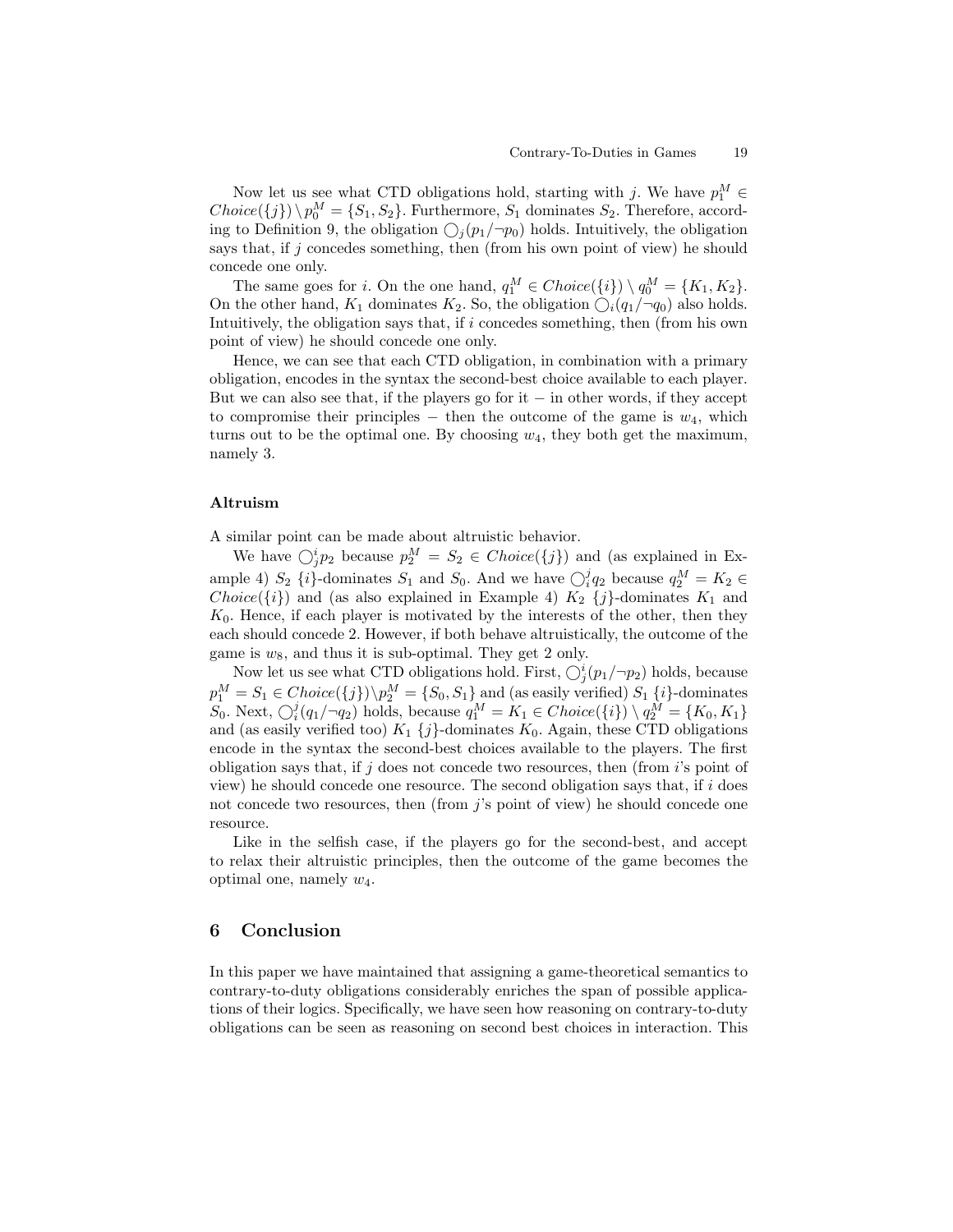seems to make perfect sense when players are confronted with coordination problems when fully individualistic or fully altruistic solutions fail. In these scenarios intermediate concepts should be sought, and contrary-to-duty logics offer a flexible framework to carry it out. Our approach is fully in line with the utilitarian treatment of deontic operators as logical notions that can be used to reason about rational choices in interaction. The finding that the second-best is sometimes better than the best departs from the conventional wisdom. In this respect, our approach is somewhat orthogonal with the usual treatments of CTDs. We believe such a finding is a fruitful avenue for future research.

Several directions for future work can be taken. Above all, an axiomatization of the logic would be desirable. Techniques have been developed in order to resolve the axiomatization problem of dyadic deontic logic [17, 6, 13]. It remains to investigate whether such techniques can be adapted to a game-theoretical setting such as the one proposed here.

## Afterword

Thanks to Marek Sergot for his leading role in the DEON community. We acknowledge his influence on our work in general, and this paper in particular. His work with Henry Prakken on contrary-to-duty obligations in defeasible deontic logic determined the PhD research questions of the third author in the mid nineties. Marek's interest in contrary-to-duty obligations goes back to his joint work with Andrew Jones, since from the first DEON workshop in 1991 they have emphasized the distinction between what ought to be the case and what is the case, or as they call it, between the actual and the ideal. This has become the standard criterion for deciding whether deontic logic can or should be used in computer science. The present paper comments on this dogma by raising the fundamental question what it means in a game-theoretic context to be sub-ideal.

## Acknowledgements

Silvano Colombo Tosatto is supported by the National Research Fund, Luxembourg. Paolo Turrini acknowledges the support of the National Research Fund of Luxembourg for the Trust Games project (1196394), cofunded under the Marie Curie Actions of the European Commission (FP7-COFUND).

## References

- 1. J. Abdou. Rectangularity and tightness: A normal form characterization of perfect information extensive game forms. Mathematics of Operations Research, 3(23):553– 567, 1998.
- 2. N. Belnap, M. Perloff, and M. Xu. Facing The Future: Agents And Choices In Our Indeterminist World. Oxford University Press, Usa, 2001.